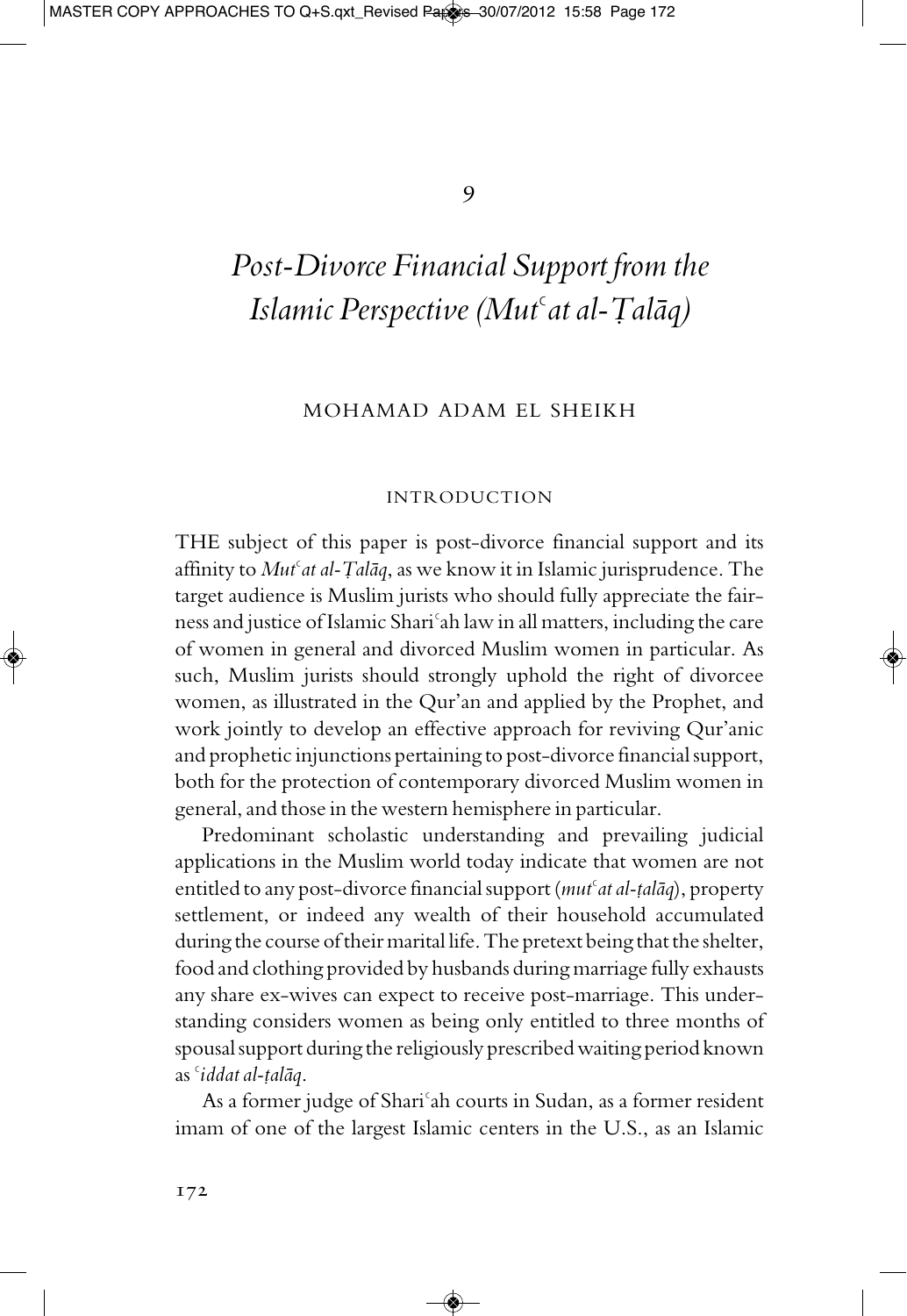adjudicator and arbitrator for the Muslim community for more than twenty years in North America, I have encountered and been involved in numerous cases of this nature. In addition, I have witnessed the injustices imposed against divorced women and their suffering due to the neglect of Islamic rules of post-divorce financial support (*mut¢at al talāq*). This un-Islamic and inhumane treatment of divorced Muslim women affected me deeply motivating a desire to study the issue for myself in the interests of women and to examine the correct Islamic position with regards to compensation.

Although the Qur'an addresses the subject in several verses, and the Sunnah confirms its application during the lifetime of the Prophet, as well as his Companions, and the Successors, nevertheless the issue has become one of the most marginalized and neglected elements of Islamic transactional jurisprudence.

*Mut<sup>c</sup>ah* is an Arabic term which linguistically means enjoyment and happiness as opposed to gloominess, depression, and grief. Idiomatically, it refers to the post-divorce financial support, or post-divorce payment, made by a divorcer to a divorcee, in an attempt to uplift the divorcee's sense of self-esteem (many women unfortunately feel a sense of social humiliation associated with the term "divorced woman") and tone down the negative impacts of the divorce.

Although this definition reflects the psychological component of the aftermath of divorce, it does not inclusively cover the fact that *mut<sup>c</sup>at al-talaq* is first the right of the divorcee from the accumulated wealth of the household whereof she was part and a full partner in ownership. In accordance with Islamic Shari<sup>c</sup>ah, *mut<sup>c</sup>at al-țalāq* is one of the three fixed rights due to women beside their owed shares of inheritance. Altogether these rights are thus: dowry on the occasion of marriage; maintenance provided throughout the course of the marriage; *mut<sup>c</sup>at al-talaq* after occurrence of the irrevocable divorce;<sup>1</sup> and their allocated shares of inheritance upon the death of the husband.

## POST-DIVORCE SUPPORT (*MUT<sup>«</sup>AT AL-ȚALĀQ*) IN THE QUR'AN

*Mut<sup>c</sup>at al-Talāq* is profoundly rooted in the divine Scripture as clearly illustrated in the following Qur'anic verses: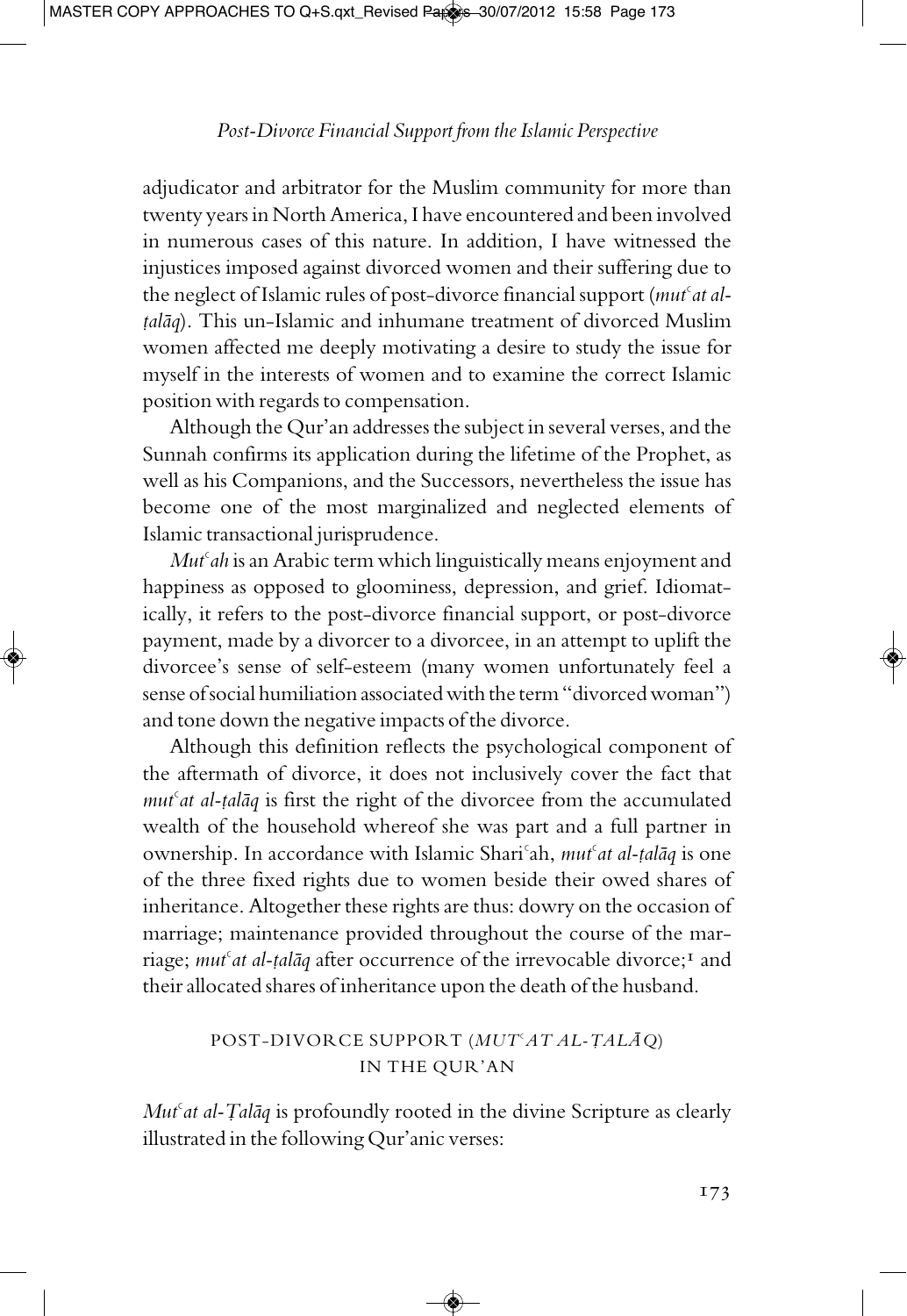There is no blame on you if you divorce women before consummation or the fixation of their dowry; but bestow on them provision [*mati¢uhunna*], the wealthy according to his means and the poor according to his means; such [*mata<sup>c</sup>an*] of a reasonable amount is due from those who wish to do the right thing.  $(2:236)$ 

And for divorced women is a suitable  $[mata<sup>c</sup>un]$ . This is a duty on the righteous. (2:241)

O, Prophet, say to your wives: "if you desire the life of this world and its glitter, then come! I will make a provision for you and set you free in a handsome manner" [i.e. divorce you all]. (33:28)

O you who believe! When you marry believing women and then divorce thembefore you have touched them, no prescribed waiting period should be imposed on them, but grant them the *mut¢ah* and set them free in a handsome manner. (33:49)

QUR'ANIC COMMENTARIES ON *MUT<sup>«</sup>AT AL-ȚALĀQ* 

It is remarkable that most existing commentaries of the Qur'an are largely identical, not only in terms of meaning and concepts employed, butalso on many occasions the words used.

#### *TafsÏr al->abarÏ*

It is worth noting that one of the oldest Qur'anic commentators, Imam al-Tabarī, in his commentary on the foregoing Qur'anic verses, strongly advocated the rights of women with regards to the *mut<sup>c</sup>ah*. He sturdily defended his belief that payment of *mut<sup>c</sup>at al-talaq* to a divorced woman was an obligation on the husband by virtue of these Qur'anic verses. After detailing the different opinion of jurists on the matter, he states, "I believe what represents the truth among all of the above jurists' arguments is the argument of those who say that post-divorce *mut¢ah* is mandatory for all divorced women, because Allah has said: 'Forall divorced women*mut¢ah* isa duty on the*muttaqÏn*.'"<sup>2</sup>

Al-Tabarī was an authoritative, not a passive jurist, meaning that unlike many other jurists who simply reiterated / repeated what had been reported by others he remained independent expressing his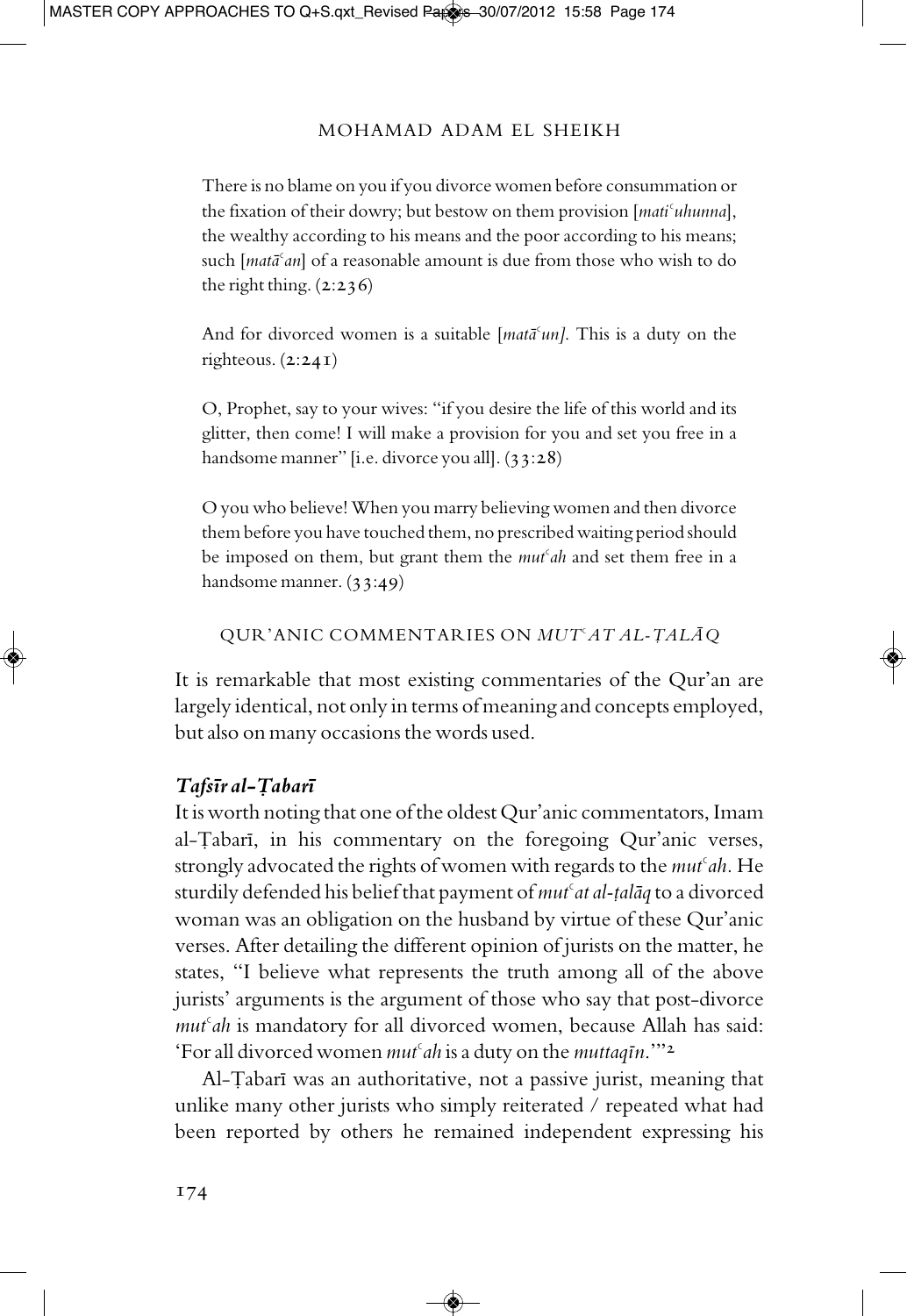viewpoints intellectually, honestly, rationally, and even sometimes aggressively, refuting the faulty arguments of his opponents. He was quoted in his *tafsÏr*as saying:

It is my conviction that post-divorce *Mut<sup>c</sup>ah* is an obligatory payment on the husband who divorced his wife, and he is liable to pay her *mut¢at al talāq* just like he is liable to pay her due dowry, and he will never be exonerated from such obligation until he pays her or her proxies or heirs, and that *mut<sup>c</sup>at al-talaq* is like other debts that are due to her, and the husband is subject to incarceration and his property can be sold for not paying his divorced wife her post-divorce due*mut¢ah*. 3

#### $Tafs\bar{i}r$ *al*-Qurțubī

Muhammad ibn Ahmad al-Anșārī al-Qurțubī's4 commentary of the Qur'an is among the most famous of his works. Imam al-Qurțubī's commentary on the Qur'anic verses in question is among the more instructive, and like al-Țabarī, he demonstrates his independent opinion with regards to post-divorce *mut<sup>c</sup>ah*. Although a Mālikī (one of the four schools of Islamic jurisprudence) scholar like other North West African jurists, (he was from Cordoba), his independent conscience enabled him to depart from the prevailing fetters of the Mālikī School with regards to women's post-divorce right to *mut*<sup>c</sup>ah such that where Imam Mālik considered post-divorce *mut<sup>c</sup>ah* to be not mandatory but rather just recommended, al-Qurtubī nevertheless did not endorse Imam Mālik's or indeed any other Mālikī jurists view on this matter audaciously declaring his dissatisfaction with the position.

Hence, although Mālik, Judge Shurayh, and other jurists considered it as a non-binding Islamic rule, regarding it as recommended only, al-Qurțubī quoted 'Abd Allāh ibn 'Umar, 'Alī ibn Abī Țālib, Sa'īd ibn Jubayr, and other prominent scholars of the Successors who held that the rule of *mut<sup>c</sup>at al-talaq* had come in the form of a command and therefore was a binding rule (*wājib*). Al-Qurțubī continued to state that the supporters' argument was based on the wording of the Qur'anic verse as an imperative and binding command from Allah, while the second party did not deny that the wording was in command form, but based its understanding of its implementation in terms of to whom it was addressed, claiming that the verse addressed the *muhsinin* and the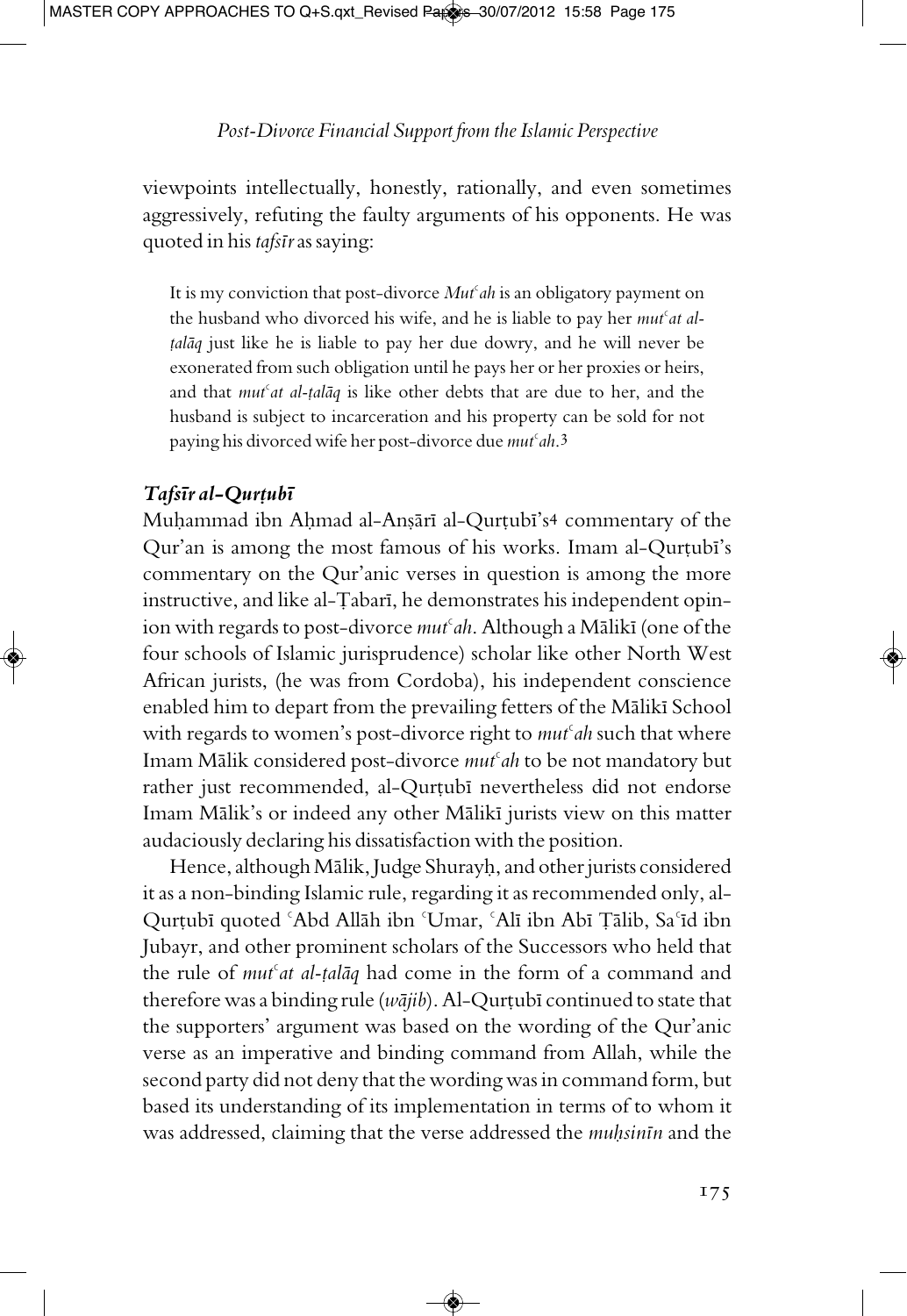*muttaqÏn* only, so it was binding only upon the *mu^sinÏn* (righteous people) and the *muttaqÏn* (pious people of means). Further, they stated that if *mut<sup>c</sup>at al-talaq* had been a binding Islamic rule, it would have been imposed on all people, not only on the righteous and pious.

After having discussed these conflicting opinions, al-Qurțubī strongly endorsed the first party's viewpoint, mentioning the second party's argument to be indefensible, because the contextual indication and understanding thereof demonstrated that the command of *mut<sup>c</sup>at al-talāq* referred to divorcees, and the preposition letter (*lām*) in the word (*li al-muțallaqāt*) was a possessive letter and an indicative element that gives divorced women an undeniable right to their post-divorce financial shares.

Furthermore, al-Qurțubī pointed out that *muhsinīn* and *muttaqīn* in fact emphasize and further assure the right of divorced women to postdivorce *mut¢ah*, because to be a *mu^sin* and a *muttaqÏ* is a duty on all Muslims. He then refuted the opinion of jurists who believed that *mut¢ah* was prescribed for women whose marriage had not been consummated and whose *mahr* had not been fixed, jurists such as i.e. Ibn  $\Delta$ bbās, Ibn °Umar, Jābir ibn Zayd, al-Ḥasan, ʿAṭā' ibn Rabāḥ, Isḥāq, Imam al-Shāfi<sup>c</sup>ī, Imam Ahmad, etc.5

#### *TafsÏr Ibn KathÏr*

Abū al-Fidā' Ismā'īl Ibn Kathīr,<sup>6</sup> in addition to what he shares with other commentators, added some considerable points in his famous *tafsīr*. First, he defined *mut<sup>c</sup>at al-talāq* by saying that *mut<sup>c</sup>ah* was something paid by the husband to his divorced wife, according to the husband's means, so as to compensate the divorced wife for what she lost due to the divorce. He then quoted 'Abd Allāh ibn 'Abbās who determined the amount of *mut<sup>c</sup>at al-talaq*, saying, "...If the husband is wealthy, he should compensate his divorced wife by providing her with a servant or the like, but if he is of limited resources then he should provide her with four pieces of clothing." He defines the clothing by quoting al-Shābī, one of the successor jurists, who determined the amount of *mut<sup>c</sup>at al-talaq* to be "a vest, a head scarf, a blanket, and a dress."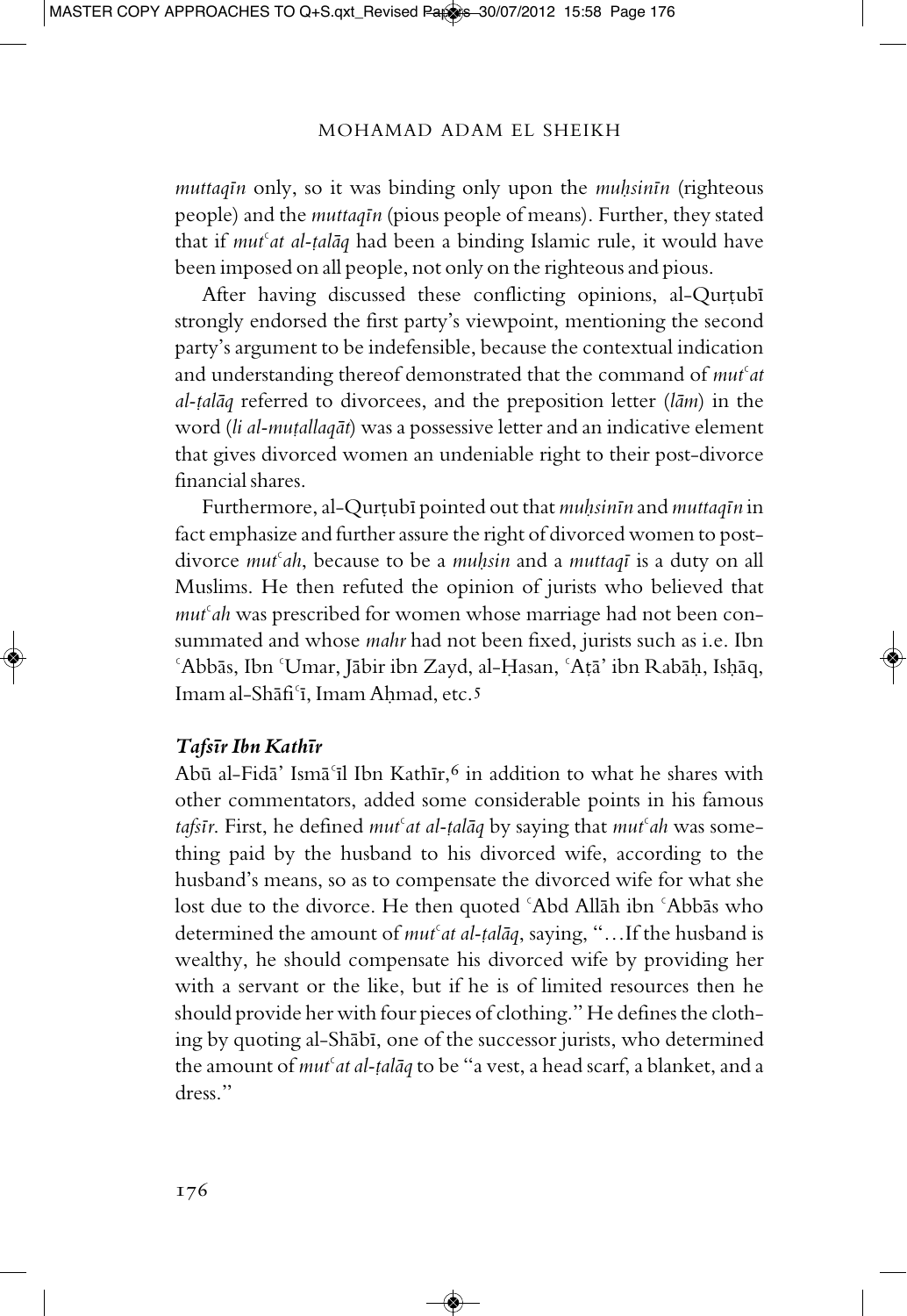## $Tafs\bar{\imath}r$  *Fakhr* al-R $\bar{a}z\bar{\imath}$

Imam Fakhr al-Dīn al-Rāzī7 one of the most prominent jurists of his time was in favor of the opinion of jurists who believed that *mut<sup>c</sup>at altalāq* was not an optional matter but fittingly mandatory. According to his understanding, both Imam Abū Ḥanīfah and Imam al-Shāfi'ī supported the opinion of *mut<sup>c</sup>at al-talaq* being obligatory on the husband. His comments on verse (2:236) divide divorced women into three categories:

- Women divorced before the fixation of a dowry and before the consummation of marriage. For these *mut<sup>c</sup>ah* is mandatory by husbands upon divorce.
- Women divorced after the fixation of a dowry but before the consummation of marriage. For these no *mut¢ah* is due but they are entitled to 50 percent of the fixed dowry.
- Women divorced after the fixation of a dowry and after the consummation of marriage. For these *mut<sup>c</sup>at al-talaq* is mandatory.

Imam al-R $\bar{a}z\bar{i}$  quoted <sup> $\zeta$ </sup>Abd All $\bar{a}h$  ibn  $\zeta$ Umar as saying that *mut<sup>* $\zeta$ *at al-*</sup> *talāq* was prescribed for all divorced women. Al-Rāzī did not hesitate to support his argument by the same points made by al-Qurtubi, mentioned earlier, then added that the preposition letter *<sup>c</sup>ala* in Arabic indicates that the matter in question is neither optional nor recommendable, but rather is obligatory. $8$ 

## *TafsÏr al-ZamakhsharÏ*

Al-Zamakhsharī9 is also among the most famous jurists and scholars of Islam. In his well-accepted *tafsīr* known as *al-Kashshāf*, he comments on the foregoing Qur'anic verses quoting the opinion of Sa'id ibn Jubayr, Abū al-<sup>c</sup>Āliyah, and al-Zuhrī, jurists who believed *mut<sup>c</sup>ah* to be mandatory compensation due to all divorced women. Al-Zamakhsharī does not endorse their opinion. Rather, like other commentators, he supported Mālik, who believed post-divorce support to be mandatory only for women divorced before the consummation of marriage, and only recommendable for other divorcees.<sup>10</sup>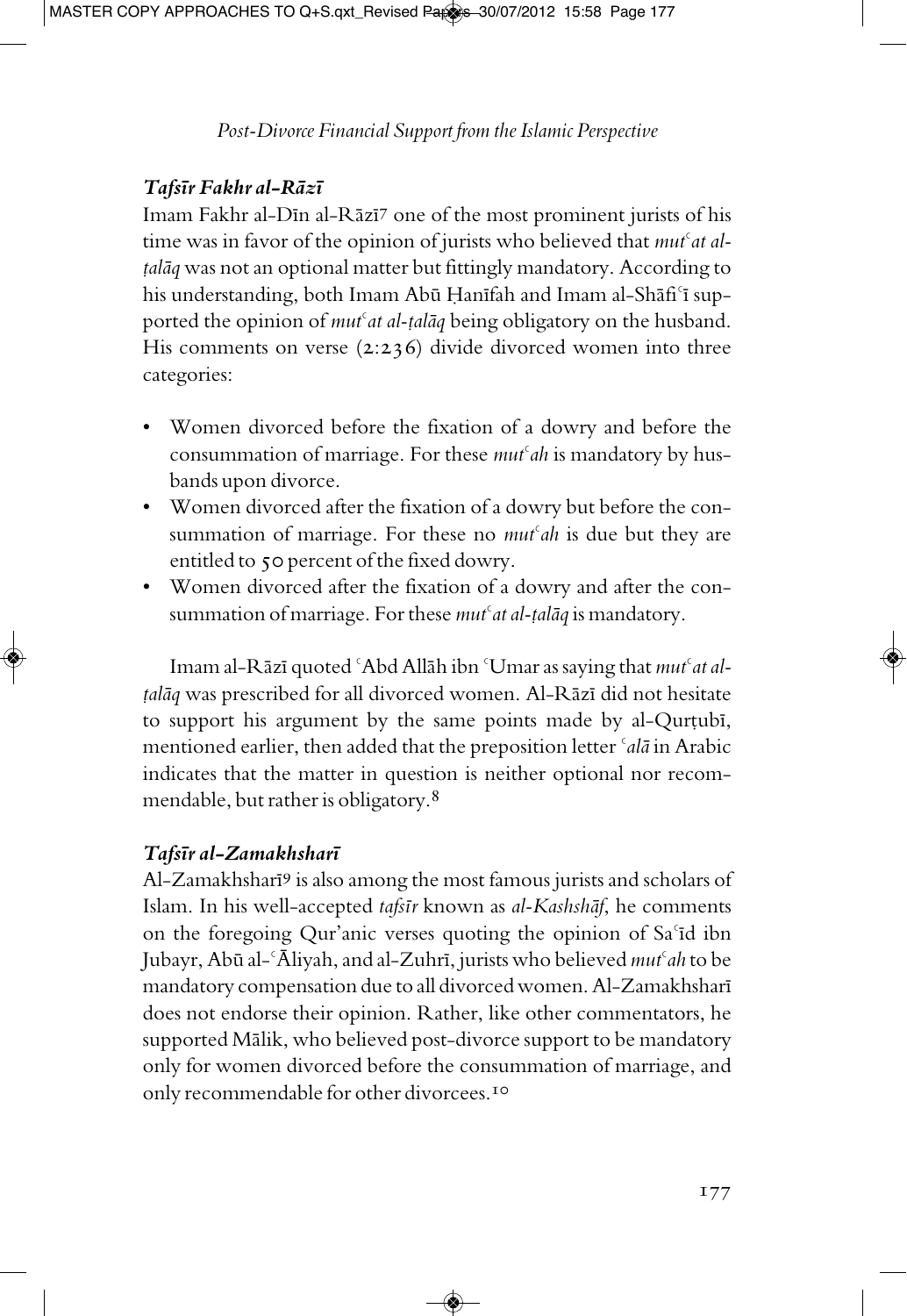#### *TafsÏr al-Man¥r*

*Tafsīr al-Manār* by Shaykh Rashid Rida,<sup>11</sup> a relatively modern twentieth century scholar, conversely discusses and impressively defends the enforcement of post-divorce support. Rida supported scholars who endorsed the eligibility and the right of divorced women to postdivorce support as a mandatory duty upon the divorcing husband.<sup>12</sup>

THE ROLE OF TRANSLATION OF THE QUR'AN

There is no doubt that translators of the Qur'an have done a great service to humanity in their attempt to understand and then render the meaning of the Qur'an from its original Arabic into other languages.

However, translation alone cannot convey the exact meaning of certain Qur'anic terms. Therefore, speakers of Qur'anic Arabic, translators of Qur'an, as well as end users of the translation should join hands in helping one other to understand the exact intended meaning of certain Qur'anic termsand terminologies.Thisshould occur preferably before the final stage of the translation production process and of course before publication, in order to avoid some vital mistakes in terminology, particularly when the meaning of a specific word determines the rights of a human being, in which case the accuracy of the translation becomes crucially imperative.

For instance, most Qur'anic translators have translated the term *mut¢ah* as a gift. Some translators have taken this erroneous translation from earlier translators apparently, out of respect and good faith.

We know that there exist Five Rules of Islamic Law: *halāl* (lawful or permitted); *harām* (unlawful or not permitted); *mandūb* (Sunnah); *makrūh* (disapproved but lawful); and *mubāḥ* (permissible). According to Islamic law, "gift" does not fit into the first or third category. Rather, it is classified under the last category, mubah. However, Muslim jurists have determined that a gift is not a mandatory transaction, but rather a social non-binding transaction, unless and until it is fully acquired by the recipient, when it would be governed by another form of rules. Moreover, in accordance with Islamic Shari¢ah law, a gift has its own jurisprudential rules which differ completely from that of postdivorce financial support.<sup>13</sup>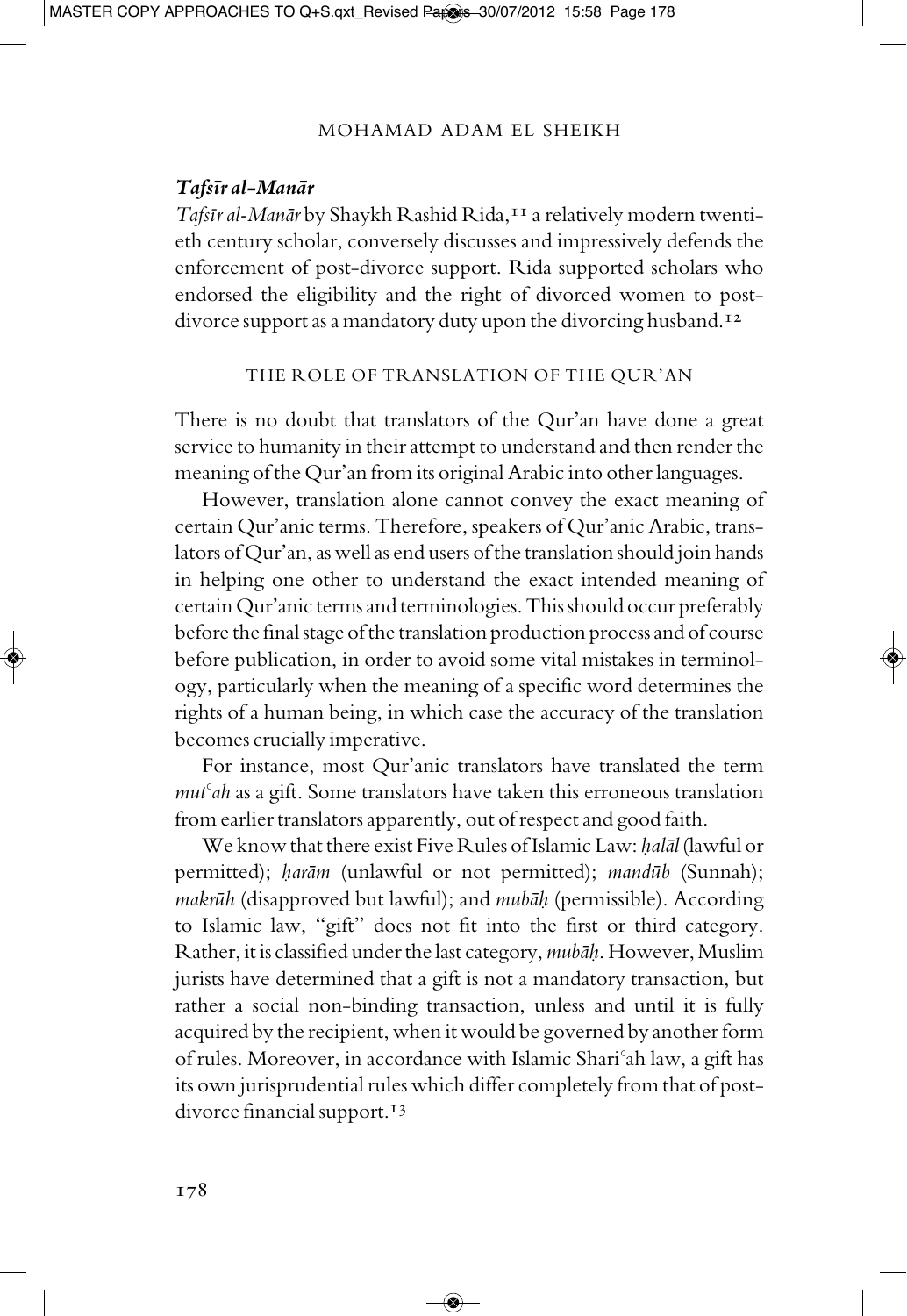#### *Post-Divorce Financial Support from the Islamic Perspective*

#### POST-DIVORCE FINANCIAL SUPPORT FROM THE PERSPECTIVE OF THE SUNNAH

In accordance with the Prophetic Sunnah, the Prophet was married to a woman known as 'Umrah, daughter of Yazīd, son of John, from the tribe of Kilab, but due to an uncertain reason the marriage was not consummated. Upon divorcing her, the Prophet paid her what was due according to her post-divorce right and sent her back to her family. In this Prophetic practice, we learn that despite the short time she spent in the Prophet house, when he pronounced an irrevocable divorce upon her, he granted her post-divorce *mut¢ah*.<sup>14</sup> In another Prophetic narrative, a man from the al-Ansar married a woman from the tribe of Hanīf, but divorced her before the consummation of the marriage. The Prophet commanded himto pay her post-divorce financialsupport (*mut<sup>c</sup>ah*).<sup>15</sup> Many of the Prophet's Companions, including 'Uthman Ibn 'Affān, 'Abd al-Raḥmān ibn 'Awf, judge Shurayḥ, and Ḥasan ibn <sup>6</sup>Alī ibn Abī Țālib gave *mut<sup>6</sup> ah* to their divorced wives.<sup>16</sup>

## POST-DIVORCE FINANCIAL SUPPORT FROM THE PERSPECTIVE OF MUSLIM JURISTS

Muslim jurists hold two different opinions on post-divorce financial support. Some jurists regard it as mandatory (*wājib*), in the first category of Islamic rulings; and some as *mundub* (recommendable), in the second category of rulings. However, in terms of practicality, Muslim jurists do not hold post-divorce supportas obligatory.Even thosewho believe it to be a mandatory command from Allah do not advocate it, much less apply it. The principle is almost totally ignored, and buried under the prevailing rubble of custom.

Ninety percent or more of our revered jurisprudential resources were either compiled or can be traced back to the second century after the hijrah – more than twelve hundred years ago – during the time of Imam Abū Hanīfah,<sup>17</sup> Imam Mālik, and Imam al-Shāfi <sup>e</sup>ī.<sup>18</sup> Until now in some Muslim countries and in remote isolated villages, it has been customary for divorced women, along with their children, to be returned back to their family home, where they are accommodated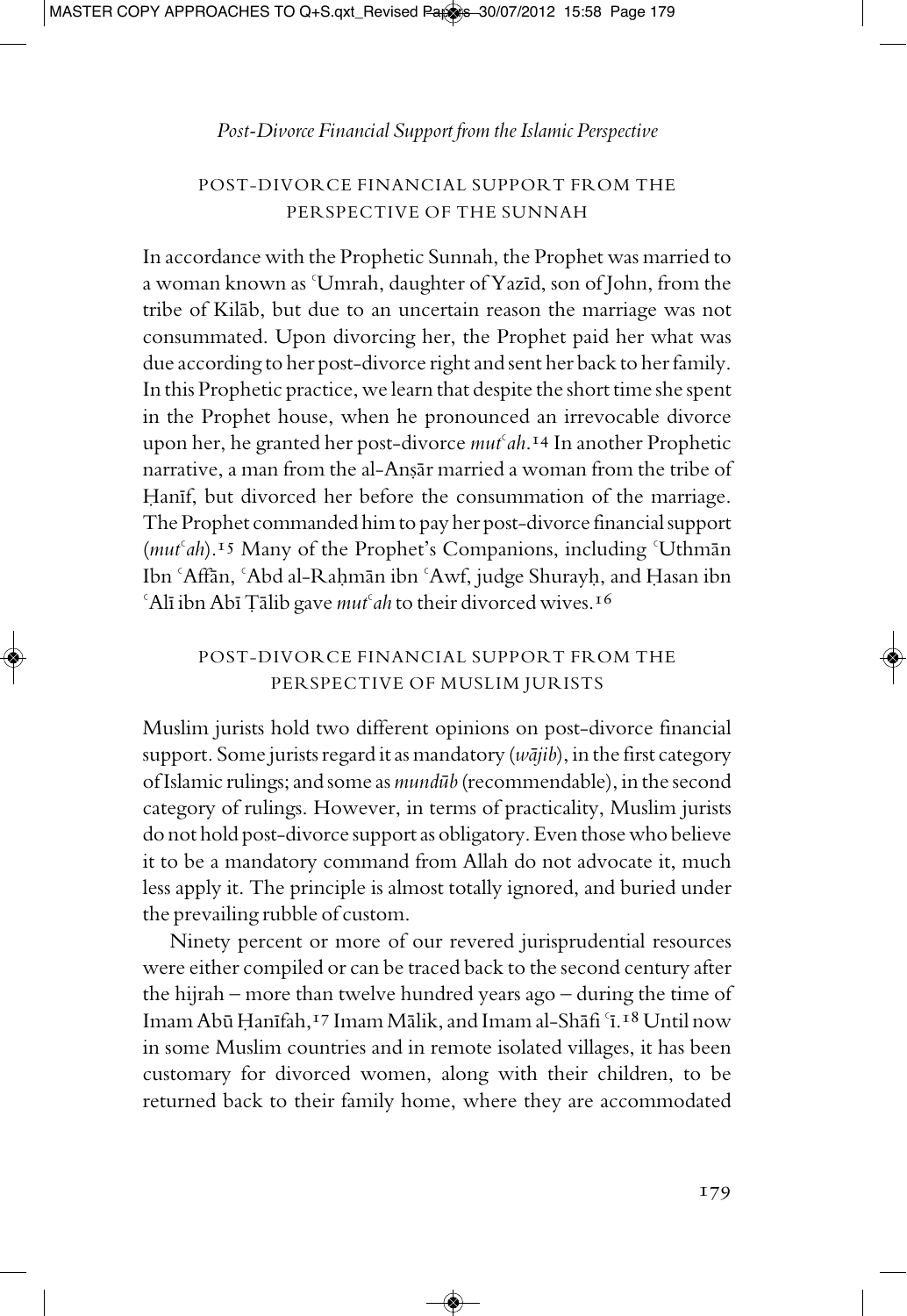and financially supported by the extended family. However in today's society many women have to fend for themselves and earn an income to support themselves and their children. In circumstances such as these compensation for divorce becomes even more important because the safety net of extended family systems is fast eroding.

#### **Imam Ab‰ ¤anÏfah**19

The Hanafi Jurisprudential School is the oldest Sunni school of fiqh. The prevailing opinions of its jurists endorse post-divorce support as mandatory (*wājib*) in two cases. The first is in the case of *al-mufāwadah*,<sup>20</sup> referring to a woman married without fixation of a dowry and divorced before consummation of the marriage. In this case postdivorce financial support is mandatory, because it is a substitute of her right to 50 percent of the dower (*mahr*). The Qur'an states that there is no blame ifa man divorcesa woman before consummation or fixation of the dower, but mentions bestowing on her a suitable gift, the wealthy according to his means and the poor according to his means  $(2:236).$ 

The second is in the case of a divorced woman whose *mahr* was fixed but who was divorced before consummation of the marriage:

O you who believe! When you marry believing women and then divorce them before you have touched them, no prescribed waiting period (*¢iddah*) should be imposed on them, but grant them the *mut¢ah* [postdivorce support] and set them free in a handsome manner. (33:49)

The Hanafi position is not precisely clear with regard to divorcee women in other situations. According to the majority of Hanafi jurists, post-divorce support is just recommendable.<sup>21</sup> This position drives many Muslim jurists, judges, and common people to treat post-divorce support as an optional matter.

#### **Imam M¥lik Ibn Anas**

Imam M $\bar{a}$ lik<sup>22</sup> and the majority of his disciples state that post-divorce support is not mandatory at all but is instead recommendable for all divorced women except those with fixed dowries and who were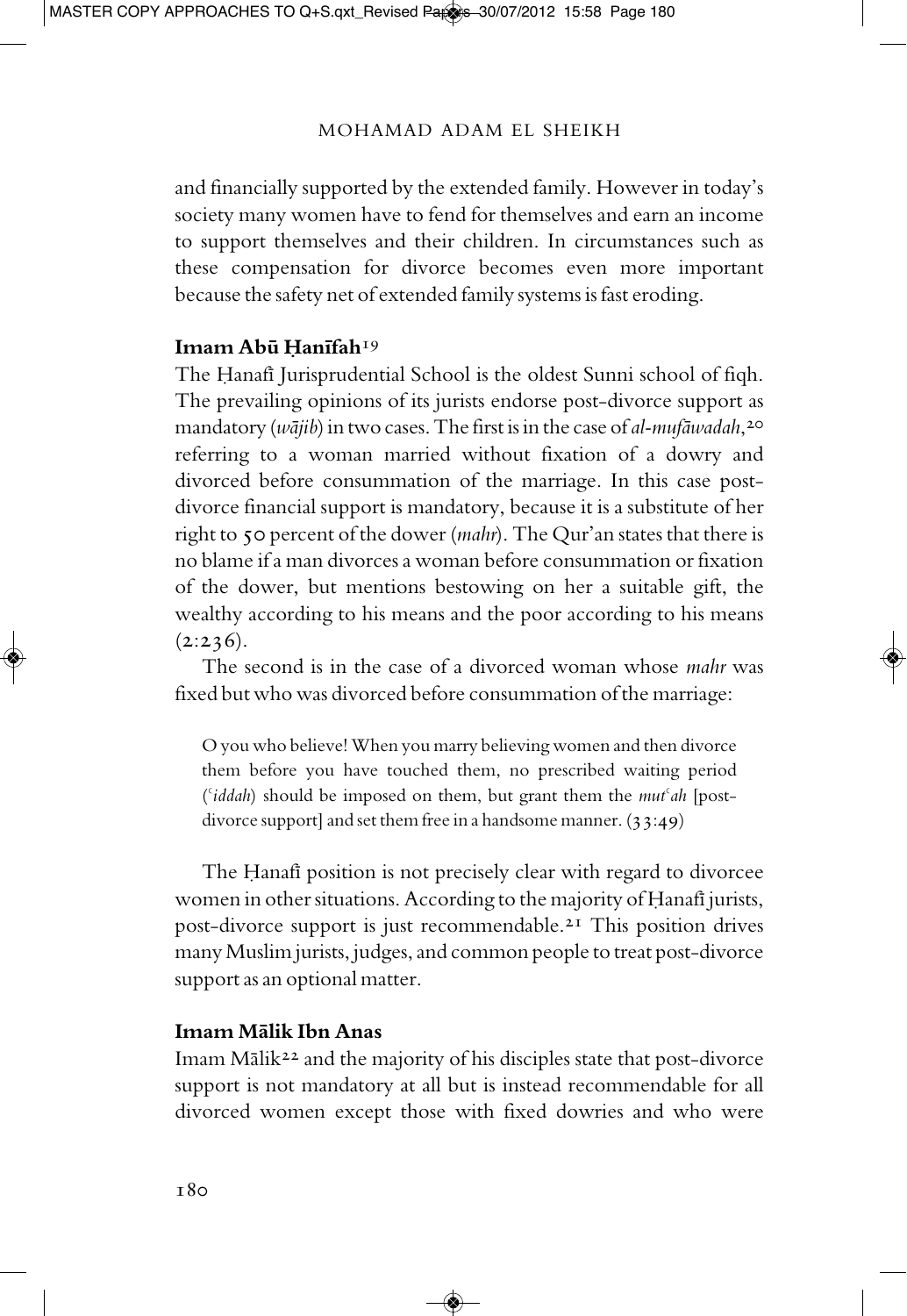divorced before the consummation of the marriage. Women with a fixed dowry are not entitled to *mut<sup>c</sup>at al-talaq*.<sup>23</sup>

The argument provided by the Mālikī school to justify the dispensability of post-divorce support is based on the words *muhsinin* and *muttaqin*, which say *mut<sup>c</sup>ah* is mandatory only for these two categories of people. The best repudiation of the Mālikī school position is that of Imam al-Qurțubī, a Mālikī jurist, who as discussed earlier truly represented the Mālikī school in his reply meaning that his opinion represents the best juristic opinion in the Mālikī school.

## **Imam** al-Shafi<sup>T</sup>

Al-Shafi<sup>'</sup>i's recent and most publicly publicized opinion holds that any divorced woman who is not the direct reason for the divorce is entitled to post-divorce support.<sup>24</sup> Although al-Shafi'i's opinion on this matter has been reputed as the most balanced among the Islamic jurisprudential schools, he did not offer a blank check to all divorcee women. He found that divorcee women fall into two categories (listed below) with those eligible for post-divorce financial support falling under category A, as opposed to B.

## *CategoryA:*

- A woman divorced withoutany fault on her part
- A woman whose divorce occurs before fixing of the *mahr* and before the consummation of marriage
- A woman divorced via a competent court due to the husband's impotence
- A woman divorced due to her husband's bad attitude or his physical and mental cruelty
- A woman divorced due to a husband's desertion
- A woman divorced due to her husband's failure to secure necessary maintenance for her
- A woman divorced due to '*illāh* (that is chronic sickness) or *zihār* (an ancient Arab custom, where the husband foreswears any marital relations with his wife, declaring her to be "like the back of his mother)" undertaken against her by her husband.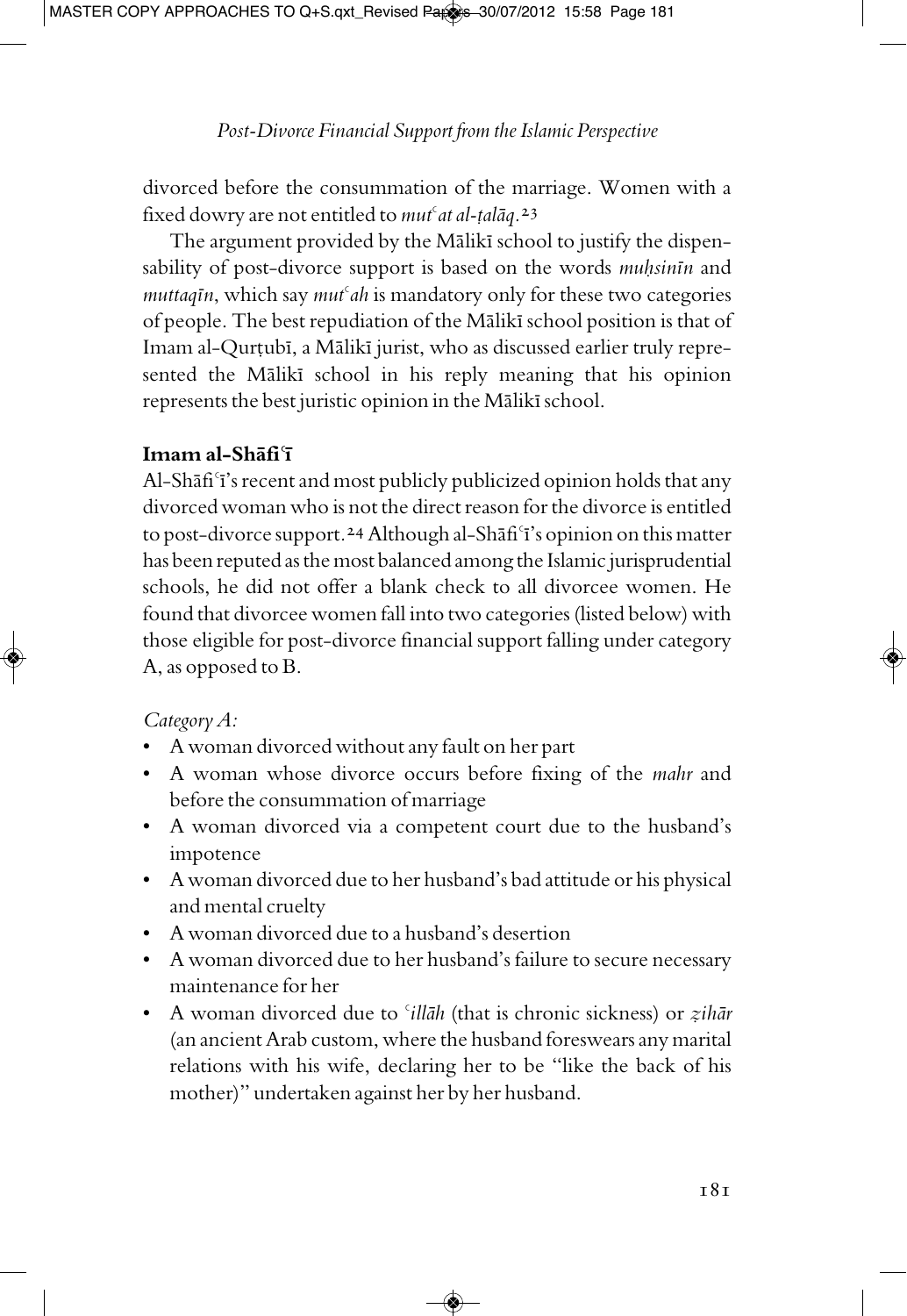*Category B:*

- A divorced woman whose dowry has been fixed but whose marriage has not been consummated.
- A woman who demands a *khul¢a* divorce (divorce sought by the wife through a Muslim judge).
- A woman whose marriage has been revoked by a competent court due to her being accused by the husband of having an extramarital affair (*mula<sup>c</sup>anah*, an Islamic legal term meaning the mutual act of swearing an oath is carried out before a judge when a husband accuses his wife of adultery and cannot prove it with four witnesses. see YusufAli commentary on 24:6-7).
- A woman whose divorce was based on a defect attributed to her.
- A woman who chooses to divorce her husband over maintaining her marriage with him.<sup>25</sup>

Furthermore, like all other human life paradigms, mutual benefit is the central point of human interactions, which is true even in the relations between parents and their children as suggested in the Qur'an: "...You know not whether your parents or your children are nearest to you in benefit...."  $(4:II)$ . As such, marriage in Islam is based on benefit reciprocity. Spouses should know that a useless person in the family and in the community can be tolerated only for a limited period before people start to feel that his very existence has turned burdensome.

It is natural that a husband desires to have children and enjoy a physical and personal life, but if due to chronic illness or the like, his wife cannot bear him children or falls short physically, husbands should not divorce their wives for this reason. Divorcing a wife due to what is out of her control is a gross betrayal of the matrimonial bond. In the best interests of children and the extended family, husbands should remain married. At the same time, women with chronic health disorders such as these should not deprive their husbands of taking another wife. Not doing so would otherwise furnish a ground for losing their post-divorce financial support.

Ibn Hajar al-'Asqalānī states that a Qur'anic verse<sup>26</sup> was revealed to address such type of family disputes: "Ifa wife fears cruelty or desertion on her husband's part, there is no blame on them if they arrange an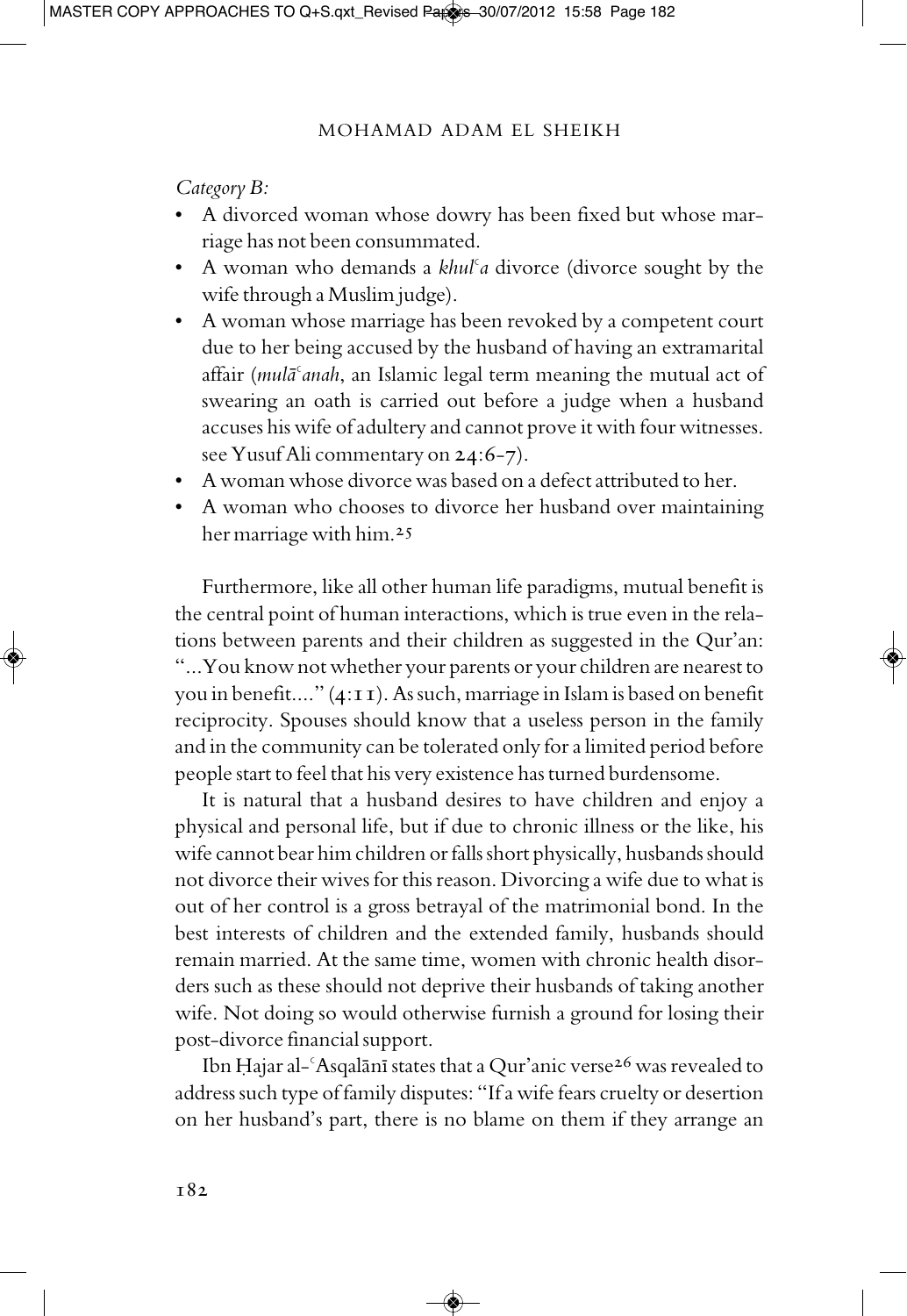amicable settlement between themselves, and such settlement is best, even though men's' souls are swayed by greed, but if you do good and practice self-restraint, Allah is well-acquainted with all that you do."27

Husbands and wives who are undergoing this kind of trial should apply the wisdom of Sawdah bint Zam¢ah, the wife of the Prophet. When she grew old and lost her strength and beauty, in recognition of the norm that Allah has created in the nature of men, she handed over her spousal rights to  $\Delta i$ 'shah, the youngest wife of the Prophet.

#### **A^mad Ibn ¤anbal**28

The Hanbali jurisprudential position towards post-divorce support is almost the same as those of the Hanafi and Shafi'i schools.<sup>29</sup> 'Abd al-Rahmān al-ʿĀṣimī al-Najdī al-Ḥanbalī highlighted the consensus between the three major Islamic jurisprudential schools as he pointed out the similarities among them.<sup>30</sup> In his famous *Majmū<sup>c</sup> Fatawa*, Shaykh al-Islām Imam Ibn Taymiyyah states that 'Abd Allāh ibn 'Umar, Imam al-Shāfi'ī, and Imam Ahmad ibn Ḥanbal all considered post-divorce support (*mut¢ah*) to be mandatory for every divorced woman, except those divorced after the fixation of the dowry but before consummation of the marriage. For such divorcees with a fixed dower, no post-divorce support was required.

In contrast, Imam Ibn Taymiyyah makes an excellent point, this being that as Islamic Shari<sup>c</sup>ah considers a marriage contract the reason for the prerogative of acquiring a bridal dowry *mahr al-nikāh*, likewise divorce is the reason forthe prerogative ofacquiring post-divorce support, *mut<sup>c</sup>at al-talaq*. He states that married women whose dower had not been fixed were entitled to a *mahr* similar to that of her peers based on the marriage contract, and such prerogative was to be delivered even after the death of the husband. He then quotes the case of *Barwa*¢ *bint Wāshiq*, whose husband died before her dower had been fixed, and the Prophet awarded her the *mahr* of her peers.<sup>31</sup> After discussing the opponents' arguments against post-divorce support (*mut¢ah*), he reports the other opinion of Imam Ahmad ibn Hanbal stating that the accurate opinion reported from Imam Ahmad is what was previously quoted, which described post-divorce support as mandatory for each divorced woman.<sup>32</sup>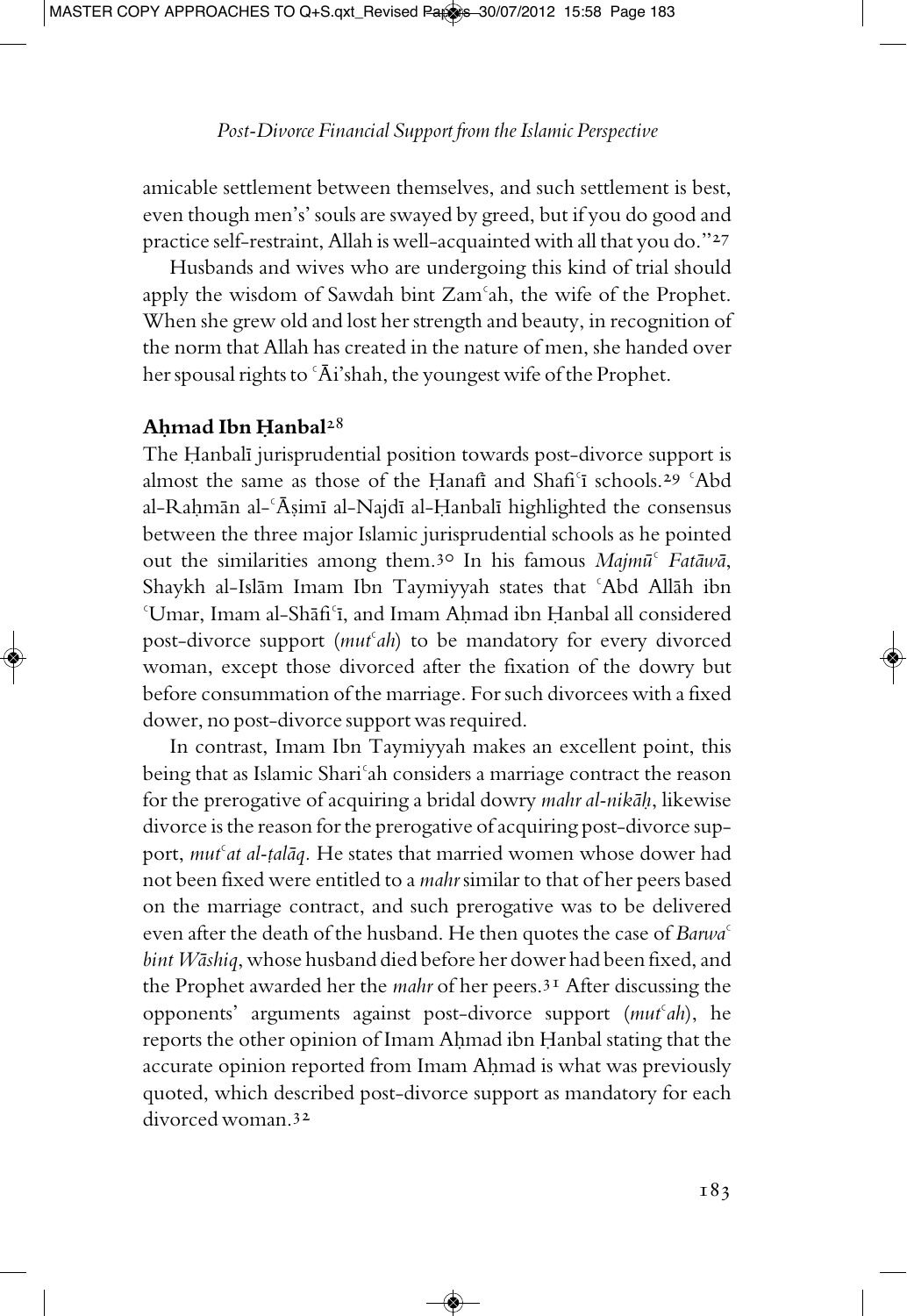During Ibn Taymiyyah's time, the need for imposing post-divorce support was less pressing than in our present time. In his time, social consolidation and extended family accommodations were in full operation. Today, in many cases, divorced women have no such places of refuge and no financial means to support themselves or their children.

#### ASSESSMENT OF POST-DIVORCE FINANCIAL SUPPORT

Regrettably, our predecessor jurists left us with a very limited legacy on the subject of assessment for post-divorce financial support, and almost nothing on property settlement. Most assessments were reported from either the Companions of the Prophet, such as 'Abd Allāh ibn *Abbas and al-Hasan ibn 'Alī or there is the incident of the Prophet* himself when he divorced one of his wives before consummation of the marriage, gave her *mut<sup>c</sup>ah* and asked Abū Usayd to take her to her family:

Al-Bukhari reported in his Sahih that Sahl bin Sa`d and Abu Usayd said that Allah's Messenger married Umaymah bint Sharahil. When she was brought to the Prophet he extended his hand to her, but she did not like that. The Prophet then ordered Abu Usayd to provide provisions for her along with a gift of two garments. 33

'Abd Allāh ibn 'Abbās was reported to have assessed post-divorce financial support for a woman who had been married to a wealthy man, stating that she was entitled to a servant man or woman, and that a woman who was married to a man of limited income was entitled to three or four pieces of clothing.

Wahbah al-Zuhayli, a prominent contemporary Muslim jurist, reported all the opinions of highly regarded Muslim jurists on the matter of post-divorce financial support, in his famous book *al-Fiqh al-Islāmī wa Adillatuhu*. According to al-Zuhayli, post-divorce financial support is based on the financial and social status of the couple, as in the prevailing jurist opinion (fatwa) on this matter that purports if the couple is from a wealthy and high background, the divorcee's compensation should be in accordance with this, and if the couple is of limited income, then the divorcee shall be entitled accordingly, and if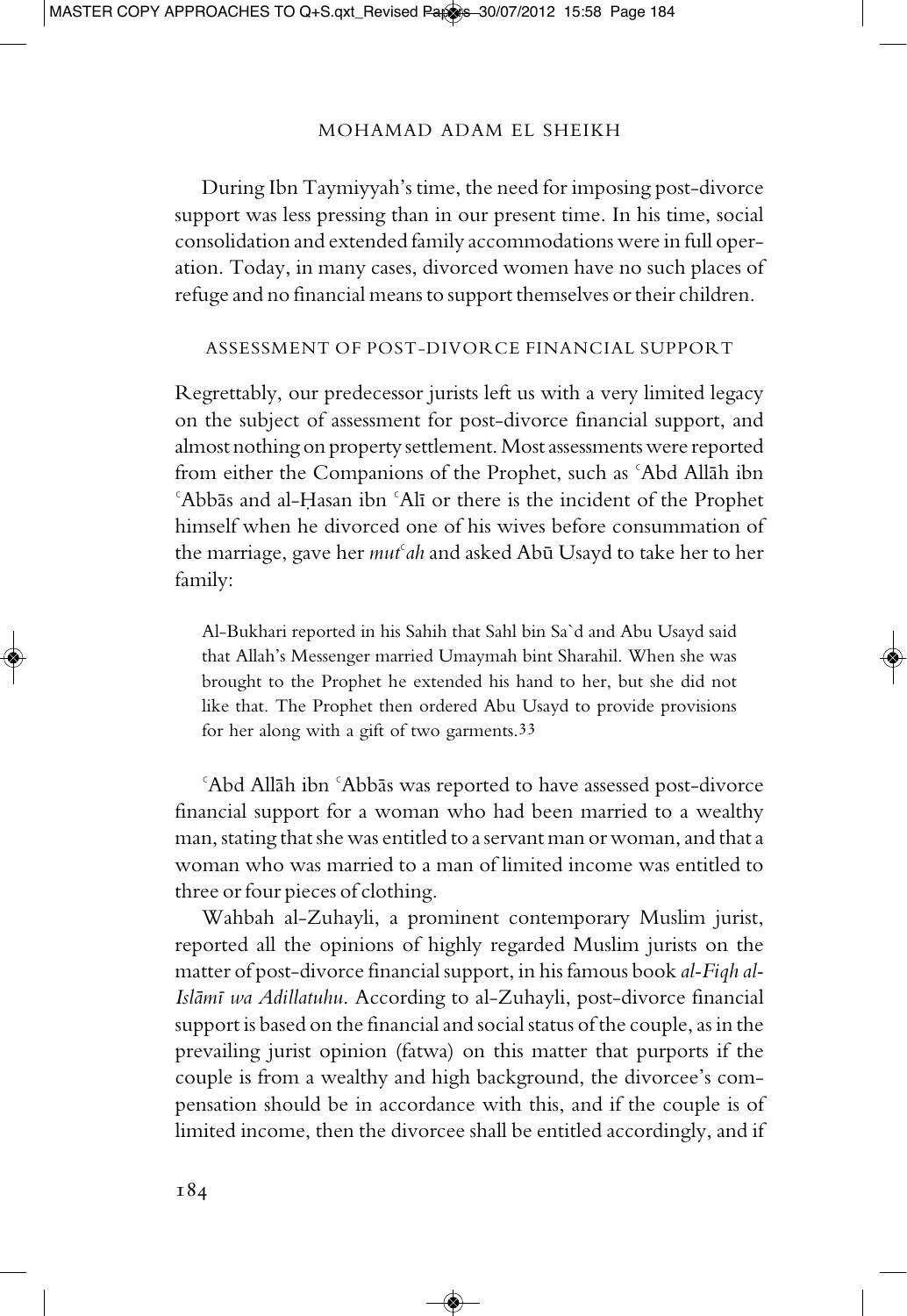the couple are from different social backgrounds, the divorcee shall be granted the average between the two.

In his conclusion, al-Zuhayli seems to support the opinion of Imam Abū Ḥanīfah, Imam Mālik, and Imām Shāfi<sup>c</sup>ī with regard to the assessment of post-divorce financial support. He states that the assessment of the financial support should depend on the discretion of the trial judge. He also hints that there should be no ceiling for post-divorce financial support (amount of *mut<sup>c</sup>ah*) because the Qur'an does not put a limit on it.<sup>34</sup>

The strongest evidence with regards to the assessment of postdivorce financial support is the hadith of 'Abd Allāh ibn 'Abbās, which determines that the highest type of post-divorce support is to give the divorcee a servant, the second to provide her with sustenance, and the lowest to clothe her.<sup>35</sup>

The assessment of post-divorce financial support made during the time of Ibn 'Abbās in cash or in kind would not necessarily suit our present time because we do not own slaves/servants or process our transactions in *dirhams* and *dinārs* as during the lifetime of the Prophet, his Companions, and Successors. However, comparing the living costs in both eras would provide a standardized criterion on which to process the assessment, enabling us to determine the satisfactory amount of post-divorce financial support that should be paid by the economically more fortunate husband vis-à-vis the less fortunate one.

In addition to using Ibn 'Abbās's hadith as supportive evidence, Ibn Kathīr made two important points that represent an important breakthrough in determining post-divorce financial support in kind and in cash, taking into consideration that Ibn Kathīr lived in the seventh century after the Hijrah –  $656$  years ago – when owning a servant was tantamount to owning a house in our time. Therefore, if Ibn Kathir believed that a divorced woman whose husband was wealthy was entitled to a servant who would serve her and her dependents for the rest of her life and be inherited by her children after her death, then we can easily deduce that in our modern time a divorced woman whose husband is wealthy should be entitled to no less than a house to shelter her and her dependents for the rest of her life and be inherited by her children after her death.<sup>36</sup>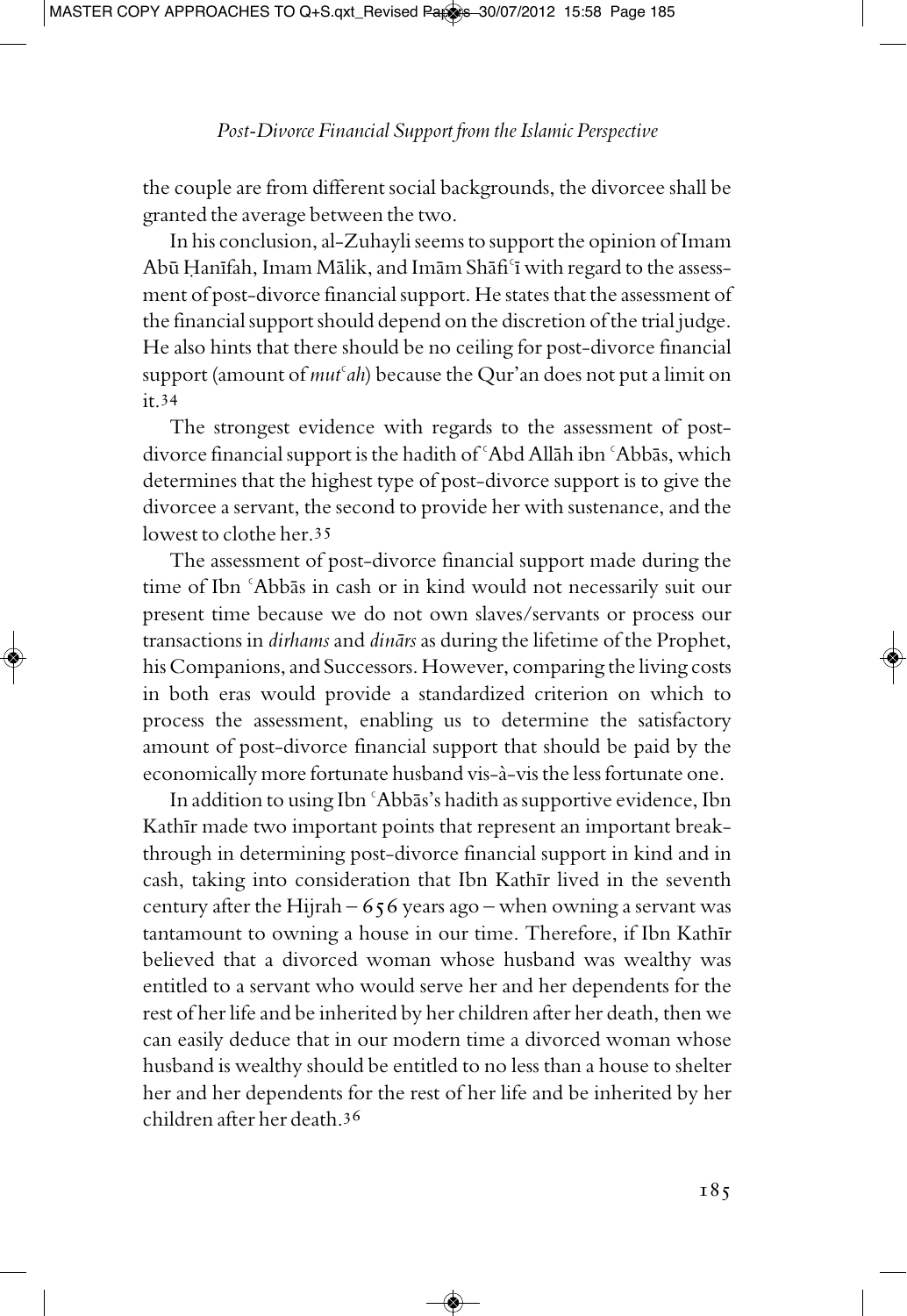In the process of determining the level of financial support, one should not ignore the financial contributions of divorced women to the household and their contribution to accumulated assets during the marriage.Women's financial contributions to household expenditures should be taken into consideration, besides their help in a husband's business, care for their husband and children, household work such as cleaning, cooking, laundry,and dishwashing, etc.

The western socio-economical style of life, which Muslim communities residing in the West inevitably imbue an element of as part of the western structural fabric, is based on family cooperation among the adult members of the household. Often, both the husband and wife work fulltime with in some cases, one or both having more than one job and usually a joint bank account. Therefore, they jointly share the expenses of life and equally enjoy the surplus of their earnings. If their marital life ends for any reason, then all the real and personal assets, in principle, should be subjected to a communal division.

This state of affairs in principle, disturbs some Islamic Shari'ah rules, including, but not limited to, the principles of financial independence of the spouses, the Islamic rules of inheritance (where the share of the wife is only one fourth, or one eighth in case of the presence of a child, see Qur'an 4:12), the rules of guardianship (*al-qiwāmah*), and eventually, the rule of one-sided spousal support.

## POST-DIVORCE FINANCIAL SUPPORT: REFLECTIONS THROUGH CASE STUDY

Outlined below are two sample case studies concerning issues related to post-divorce financial support and property settlement in Muslim communities in North America to illustrate the serious problems facing Muslim families in the West, and to support the most viable solution based on the Qur'an and Sunnah, both of which call for adherence to fairness and justice. Both cases have been widely publicized among Muslims in America and in the American media: one concerns a Muslim family in Detroit, Michigan, whose case was adjudicated by the Shari<sup>c</sup>ah Scholar Association of North America (SSANA), and the second concerns a Muslim family in Bethesda,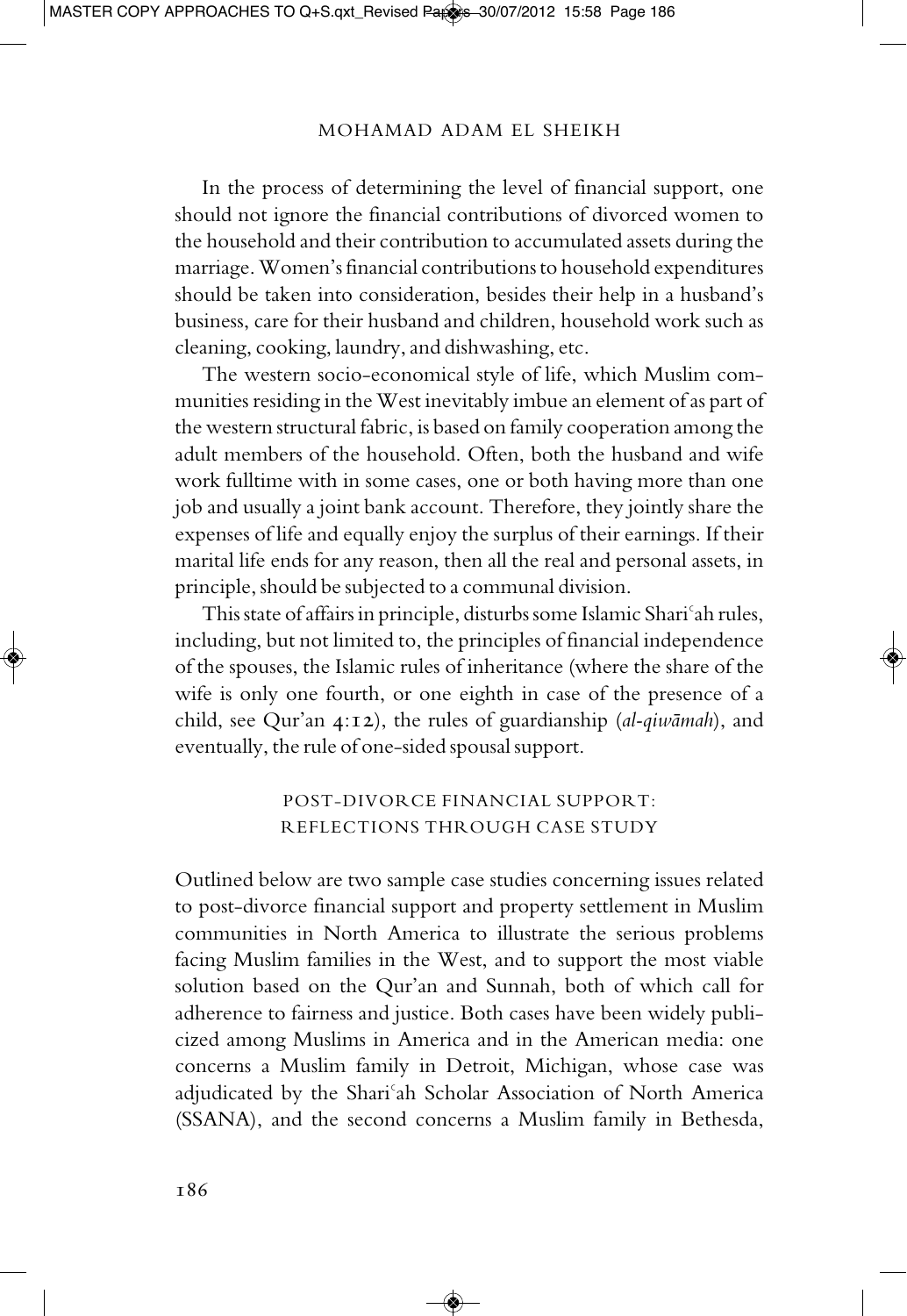Maryland, whose case was adjudicated by a courthouse in the State of Maryland.

### **Case Study #1**

This involved a couple who had been married overseas and then emmigrated to the United States, where they lived and raised their children. Both the husband and wife were medical doctors, and had accumulated considerable wealth in cash and real estate, worth millions.

After some time, the husband proposed that his wife quit practicing as a physician and stay at home, to care for him and their children. She accepted the proposal and quit. Some years later, the husband decided to divorce the wife for personal reasons. Once she learned of his intention, she was disturbed and wanted to secure physical custody of their minor children and obtain some post-divorce financial support. She thought of hiring a lawyer to help her in court, but the husband convinced her that resorting to American courts would be against the Islamic Shari¢ah and that an alternative solution allowing adjudication of the matter in accordance with the Shari¢ah in a way that would satisfy both of them would be better. Both parties willingly appeared before the Shari¢ah Scholars Association of North America (SSANA) for an Islamic arbitration. The couple signed a prepared binding arbitration agreement.

The arbitration panel conducted all the prerequisite legal procedures, including family history, the husband's abusive attitude, annual business income, the best interests of the children, and so forth. The panel found the husband guilty of the following:

- Being abusive to his wife and children
- Planning to inflect a despotic divorce against the wife for no justification other than her age
- Deceiving his wife into accepting an Islamic Shari<sup>c</sup>ah law that would entitle her to three months of post-divorce support, known as the *¢iddah* period

The panel rendered its judgment as follows: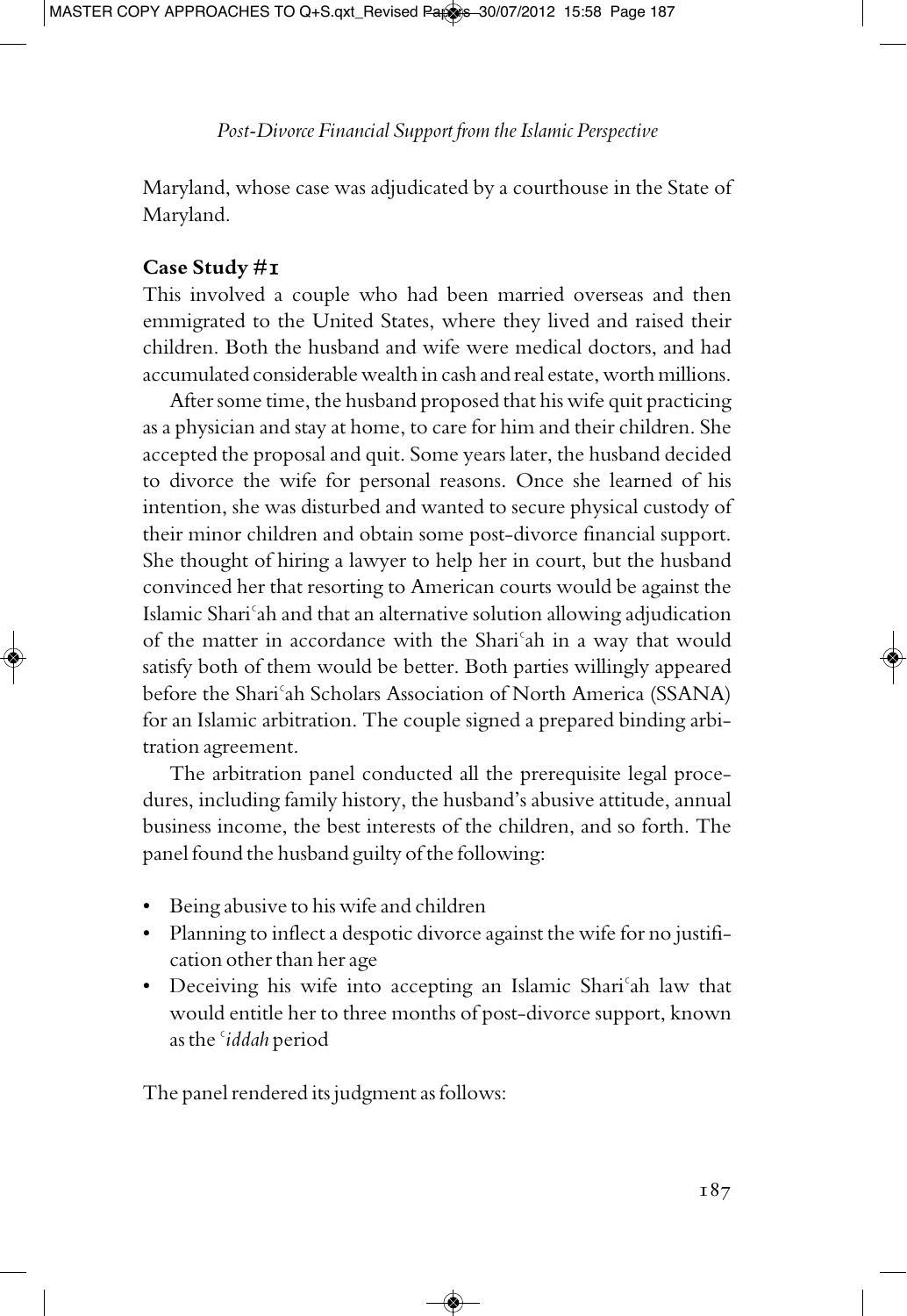- The wife to be granted an Islamic divorce effective from the date of the judgment.
- The wife to be granted one million dollars in cash from the husband's accumulated assets as her post-divorce financial support, including her*¢iddah* period expenses.
- The wife to be granted one of the two mansions [they owned] with all furniture therein.
- The wife to be granted physical custody of the minor children.
- The wife to be granted child support on a monthly basis.

Upon reading the verdict, the husband crumpled the paper containing the verdict, before the panel, saying, "This is trash, this is not Islam." He immediately called me and asked for my intervention, as I was the chairman of the Islamic Judiciary Council of SSANA. I advised him to settle the case with his wife outside the court through reconciliation, to facilitate my intervention. He rejected the ideaand hired two lawyers to fight the case before the state court. He lost the case in Detroit and asked his lawyers to appeal the verdict. While his lawyers pursued a lawsuit against SSANA's judgment and against his wife, he went to Al-Azhar in Egypt and to Saudi Arabia to get a fatwa against the verdict, but failed.

I do not know what answers he obtained from Muslim scholars in Egypt and Saudi Arabia, but he lost the case before the state courts, as the trial court upheld our arbitrational judgment. The plaintiff's lawyers filed at the special Appellate Court of Michigan, but I assume the lawyers advised him of the likelihood that the Appellate Court would uphold the Islamic arbitration ruling. Therefore, before the Appellate Court decided on the case, the plaintiff called me again requesting review of the verdict. I simply reiterated the same recommendation as before. The husband accepted my advice, humbly met his ex-wife and was able to persuade her to enter into a bilateral agreement with him upon which she agreed to withdraw all pending cases, demands or litigations against him.

#### **Case Study #2**

This case was widely publicized by the American media in June 2008.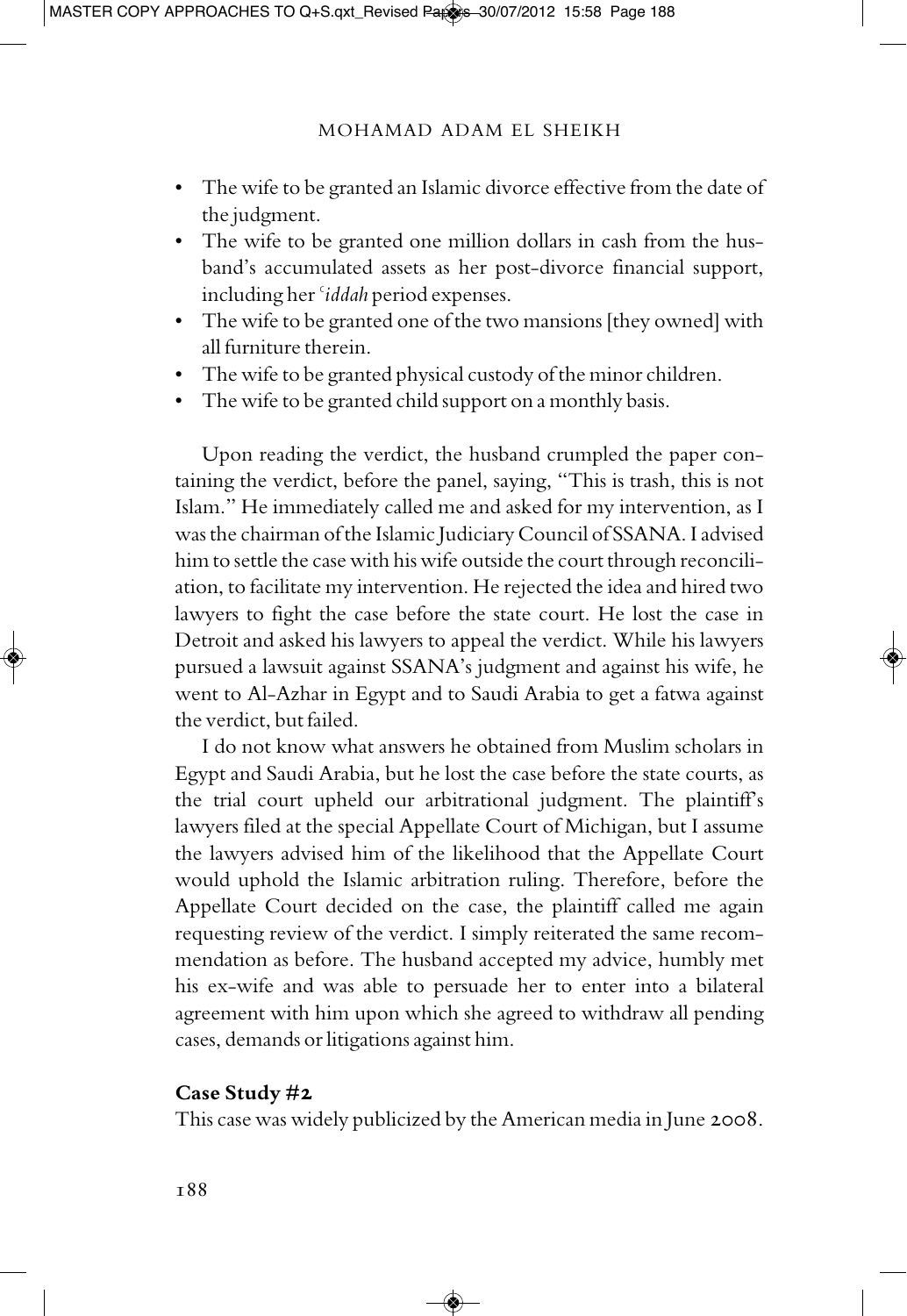It concerns a family law case where both parties were Muslims from Pakistan. It is one example of an increasing number of cases of this type in the Muslim community across the United States. I entertained some cases of this nature while I was a Shari<sup>c</sup>ah court judge in Sudan, as well as here in the United States, as an Islamic arbitrator, and have similar cruel divorce cases pending on my desk.

In cases such as these the parties involved are invariably Muslim immigrants from various Muslim countries, of different socio-economic levels and cultural backgrounds. Common factors among them are consistently the following:

- Evasion of post-divorce financial support and property settlement prescribed by the Qur'an and Sunnah in favor of their divorced wives.
- Invocation of family law from back home, erroneously labeling it Shari<sup>c</sup>ah law, whilst everybody is fully aware of the motive behind their attempts to revoke the marriage at home, rather than in the US, that is to save them money, satisfy their self-image and deprive their divorcees of their due rights unjustly.
- A vindictive attitude of revenge by the husbands against their wives and minor children who are the most vulnerable victims of these cruel divorces. We find husbands divorcing their wives at their country's consulate office, or sending wives back home to their country of origin via a one way ticket, only to a few weeks later send them a letter of divorce, after blocking their access to visas so as not to allow them a way back to the U.S.anymore.

Returning to the issue of the second case study. The parties in question had married in 1980 in Karachi, Pakistan. Shortly after the marriage, the husband moved to the UK, the wife joining him later, where they lived for four years while he completed his studies. They then moved to the United States and began to reside in Maryland while the husband worked at the World Bank. They maintained a residence in the US for twenty years. Eventually the wife filed for divorce in the US and the husband went to the Pakistani Embassy and performed *Talāq*. The parties had two children, both of whom were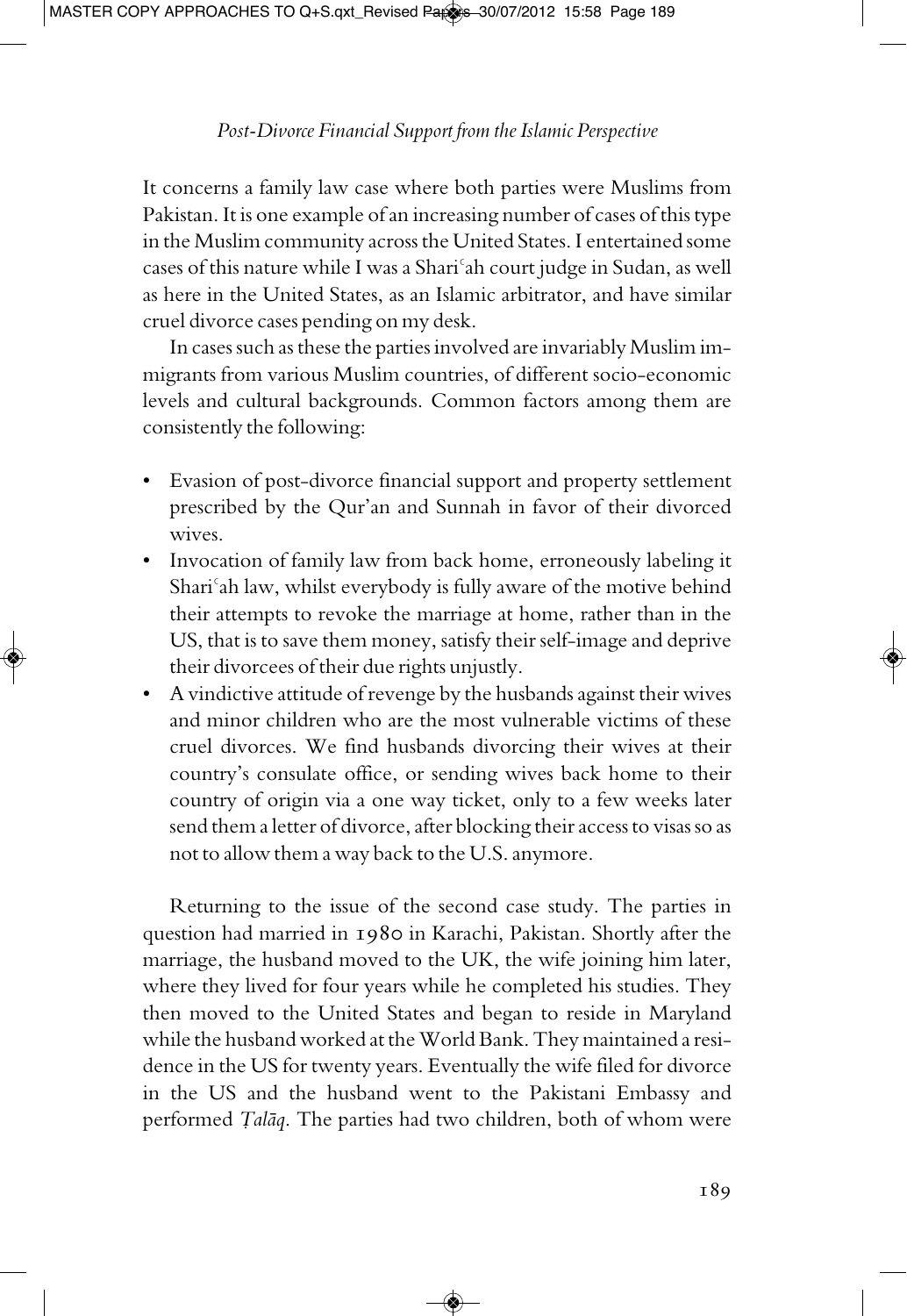born and resided in the US. The wife was now a resident of Maryland, holding a green card status.

According to the *Washington Post*, the court of Maryland declined to "afford comity" to the Pakistani divorce (Comity is a legal term relating to international Law that governs various Countries respect to each other's legal system). The alleged Pakistani marriage contract and the Pakistani statutes addressing the division of property upon divorce conflicted with Maryland's public policy and the Maryland courts would notafford comity to such contractsand foreign statutes.

From the *Post*: Farah Alim filed a case suit for a limited divorce from her husband, Irfan Alim in the Circuit Court for Montgomery County. The husband thereafter filed an answer and counterclaim, raising no jurisdictional objections. Without, however, any advance notification to the wife, and while the Montgomery County action was pending (between the filing of the action for a limited divorce and the filing of the amended complaint for an absolute divorce), the husband, a Muslim and a national of Pakistan, went to the Pakistan Embassy in Washington, D.C., and performed divorce (*Talaq*) by executing a written document that stated: "Now this deed witnesses that I the said Irfan Alim, do hereby divorce Farah Alim, daughter of Mahmud Mirza, by pronouncing upon her divorce/*Talāq* three times irrevocably and by severing all connection of husband and wife with her forever and for good."

The petitioner posited that the performance by the husband of Talāq under Islamic religious law and under secular Pakistan law, and the existence of a "marriage contract" deprived the Circuit Court for Montgomery County of jurisdiction to litigate the division of the parties' marital property situation in the US. The trial court found that the marriage contract entered into on the day of the parties' marriage in Pakistan specifically did not provide for the division of marital property and thus, for that reason alone, the agreement did not prohibit the Circuit Court for Montgomery County from dividing the parties' marital property under Maryland law.

The court of Special Appeals agreed "thus, the Pakistani marriage contract in the instant matter is not to be equated with a premarital or post-marital agreement that validly relinquished, under Maryland law,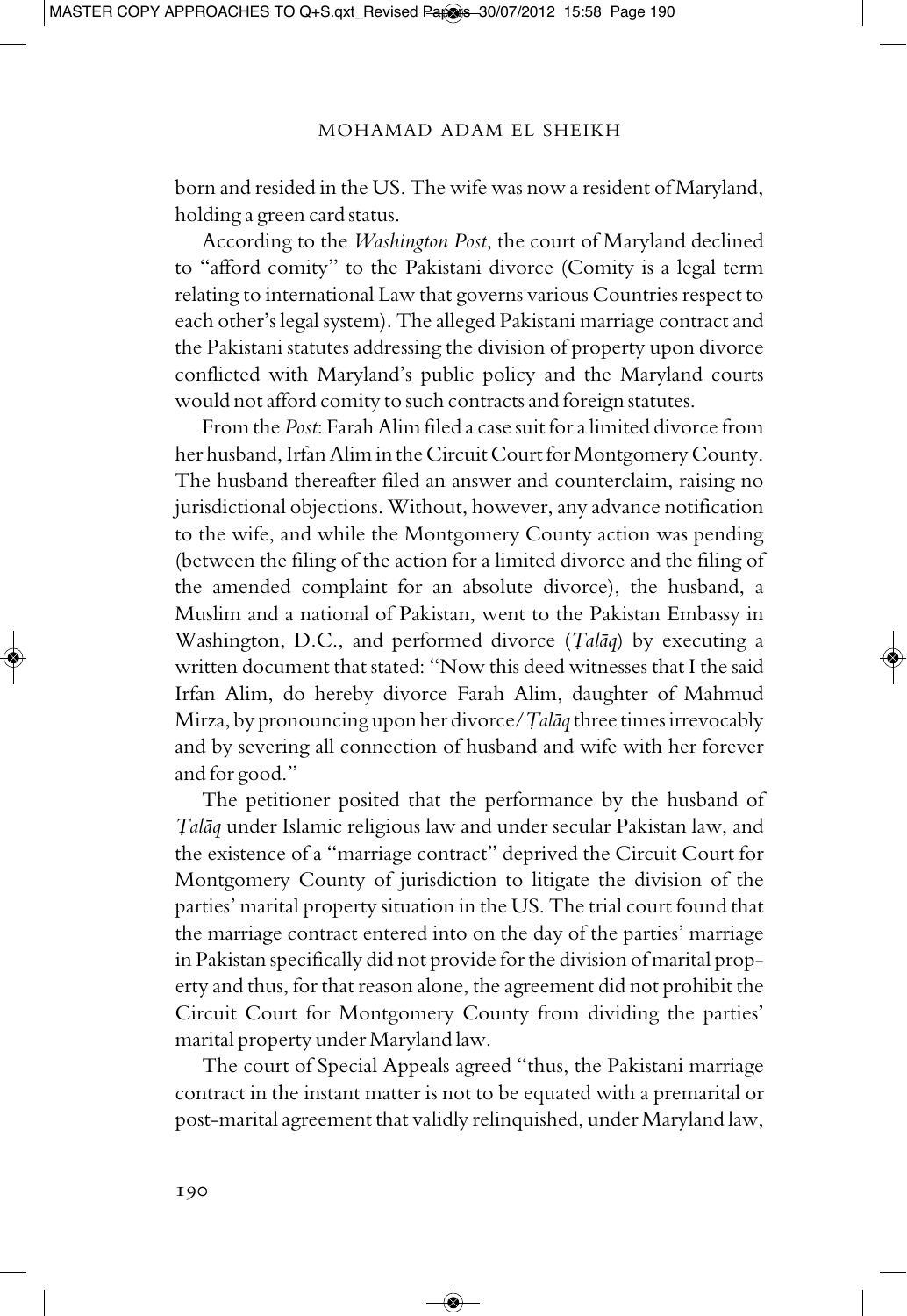rights in marital property" (*Alim v. Alim*, 175 Md. App. 663, 681, 931 A.2d II23, II34 (2007)). The court of Special Appeals further stated:

If the Pakistani marriage contract is silent, Pakistani law does not recognize marital property. If a premarital or post-marital agreement in Maryland is silent with respect to marital property, those rights are recognized by Maryland law. . . . In other words, the 'default' under Pakistani law is that Wife has no rights to property titled in Husband's name, while the 'default' under Maryland law is that the wife has marital property rights in property titled in the husband's name. We hold that this conflict is so substantial that applying Pakistani law in the instant matter would be contrary to Maryland public policy (*Id.*At 681, 931A.2d at 1134).

The "marital property" as it would be defined under Maryland law included the husband's pension from the World Bank valued at approximately \$1,000,000, real property valued at \$850,000, personal property valued at approximately \$80,000, and two or more vehicles. The primary property focus in the present case was the petitioner's pension, which was titled only in the husband's name. This stark discrepancy highlights the difference in the public policies of the US state and the public policies of Islamic law, in the form adopted as the civiland secularlaw of countries such as Pakistan.

Under Pakistani law, unless the agreement provides otherwise, upon divorce all property owned by the husband on the date of the divorce remains his property and "the wife has [no] claim thereto." The opposite is also applicable. The husband has no claim on the property of the wife. In other words, upon the dissolution of marriage, the property follows the possessor of its title.

The central issue in the present case concerned the wife's attempt to obtain the husband's pension from the World Bank, which related primarily to his work performed while a resident of the US, declaring it to be "marital property," and to have the other property declared marital property and thus be entitled to half ofthat pension and property under Maryland law.

"Comity," in the legal sense, is neither a matter of absolute obligation nor of mere courtesy and good will, but is the recognition one nation allows within its territory to the legislative, executive, or judicial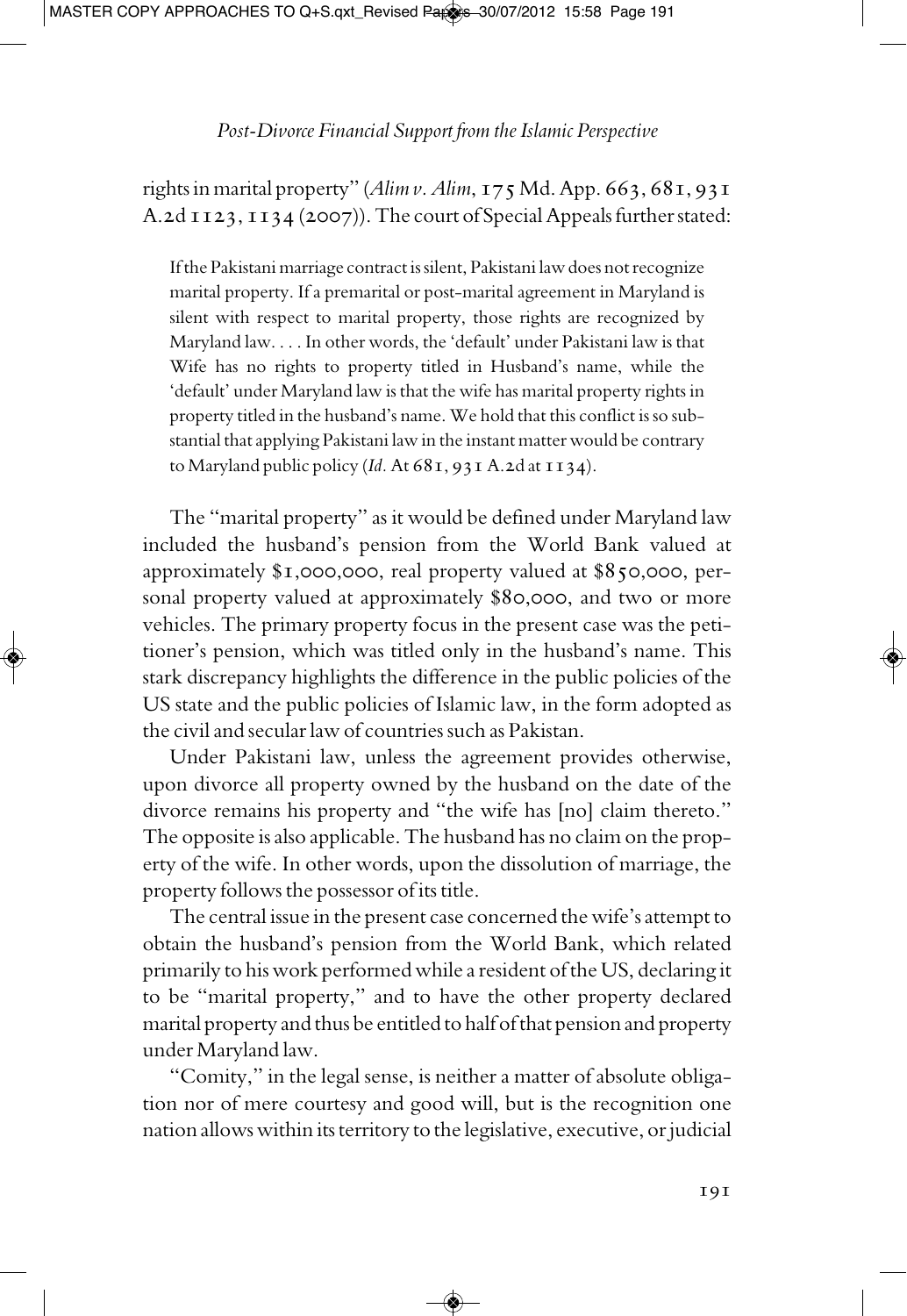acts of another nation, due both to international duty and convenience, and to the rights of its own citizens, or of other persons who are under the protection of its laws. A judgment affecting the status of persons, such asa decree confirming or dissolving a marriage, is recognized as valid in every country, unless contrary to the policy of its own law.

The court found the *Talaq* divorce of countries applying Islamic law, unless substantially modified, to be contrary to the state's public policy. The court declined to give *Talāq*, as presented in this case, any comity. The court found further that Pakistani statutes which regarded division of property upon the dissolution of marriage to be governed by whose name the property was titled in, unless there existed an agreement(s) specifying otherwise, conflicted with state laws where, in the absence of valid agreements otherwise or in the absence of waiver, marital property is subject to fair and equitable division. Thus, the Pakistani statutes were found wholly in conflict with state public policy as expressed in its statutes, and the court afforded no comity to those Pakistani statutes.

Additionally, the husband was found to confer insufficient due process to his wife, by evading a divorce action begun in the state by rushing to the embassy of a country recognizing *Talaq* and, without prior notice to the wife, performing "I divorce you..." three times and thus summarily terminating the marriage and depriving his wife of marital property. Hence, for this additional reason, the courts of Maryland did not recognize the *Talāq* divorce performed.

#### CONCLUSION: URGENT CALL TO MUSLIM JURISTS

Muslim jurists should take a proactive role in reviving the application of post-divorce support (*mut<sup>c</sup>at al-talaq*) as it has been clearly decided by the Qur'an and the Sunnah. There are numerous reasons for reinforcing the application of post-divorce support, in our modern time.A few are given below:

• It is a command of Allah as reported in a number of verses in the Scripture.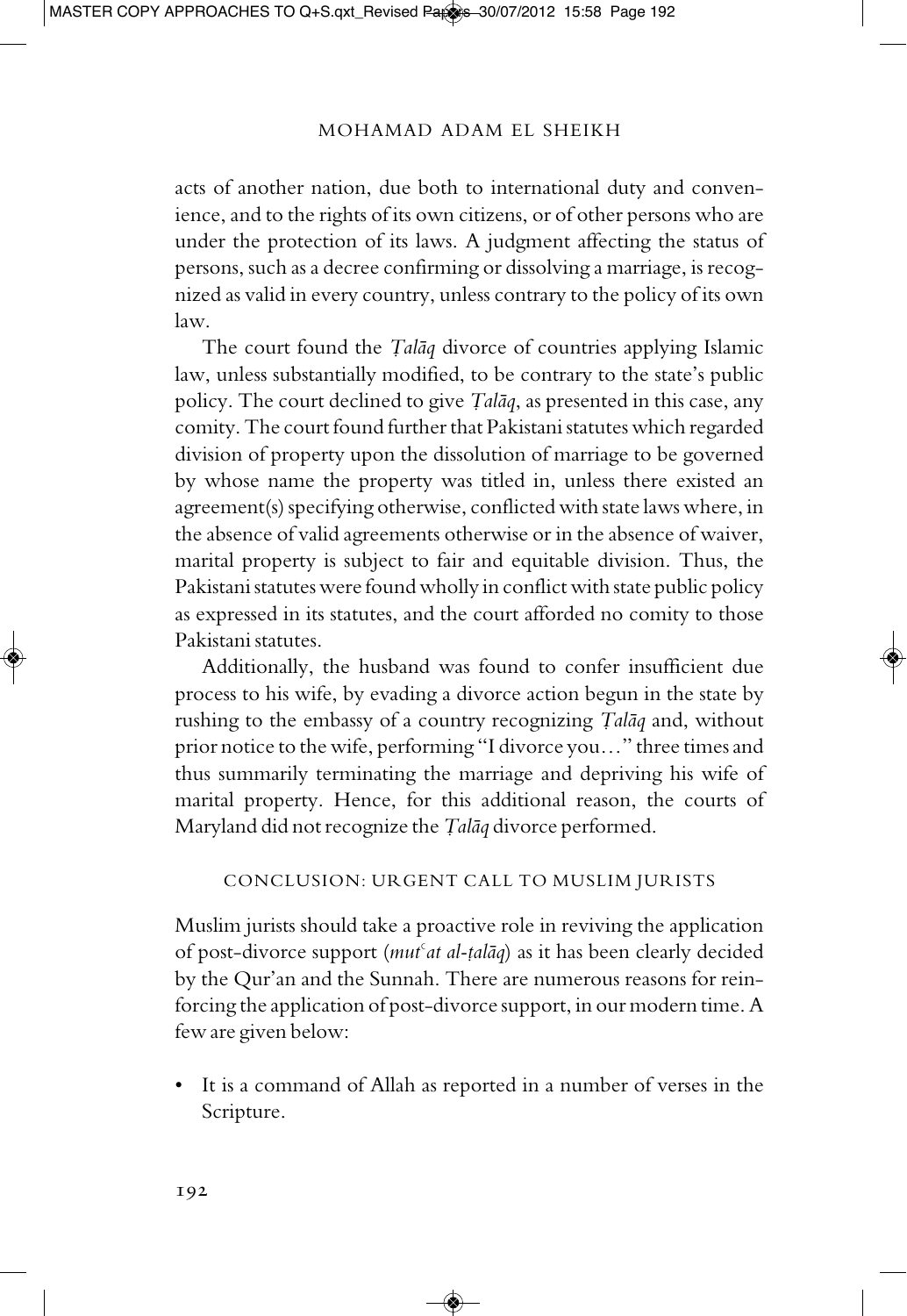- It has been supported and illustrated by the Sunnah, the Companions of the Prophet, and the Successors.
- It is a manifestation of the profoundly rooted Islamic principle of justice and fairness for all in general and towards women in particular.
- It is in the best interests of minor children, largely the first victims of arbitrary subjective divorces.
- It serves as a means of deterring all kinds of harm that divorced women may fall victim to, women who today are crying out for help, but receiving none.
- Finally it is an implementation of the Prophet's recommendation (*wasiyyah*) made to his Ummah on the Day of 'Arafah during the Prophet's Ceremonial Declaration known as the farewell Pilgrimage Sermon.<sup>37</sup>

Besides these reasons, Muslim jurists should consider the growing trend of married women working full-time outside the household by the consent of their husbands, while caring for the household, their children and husbands. If men usually work from eight to ten hours a day, then these women work sixteen to twenty hours a day.

According to ongoing practices in Muslim communities, in the case of divorce all properties and accumulated assets go to the husband. Is it fair to deprive these women of their Islamically-prescribed postdivorce support and financial settlement?

In the same vein when a Muslim woman gives up her education or her career/profession in order to marry and look after the husband, the children, and the home, or works for many years in her husband's business, then is it an equitable act upon divorce to kick her out of the house and the business and leave her with no post-divorce financial support and property settlement?

These issues are fundamental and critical, they impact on human lives and have far reaching consequences. As such I urge Muslim jurists to face this emerging challenge fully, to apply the fairness and justice of Islamic Shari<sup>c</sup>ah law in all matters, and to protect all the rights of women.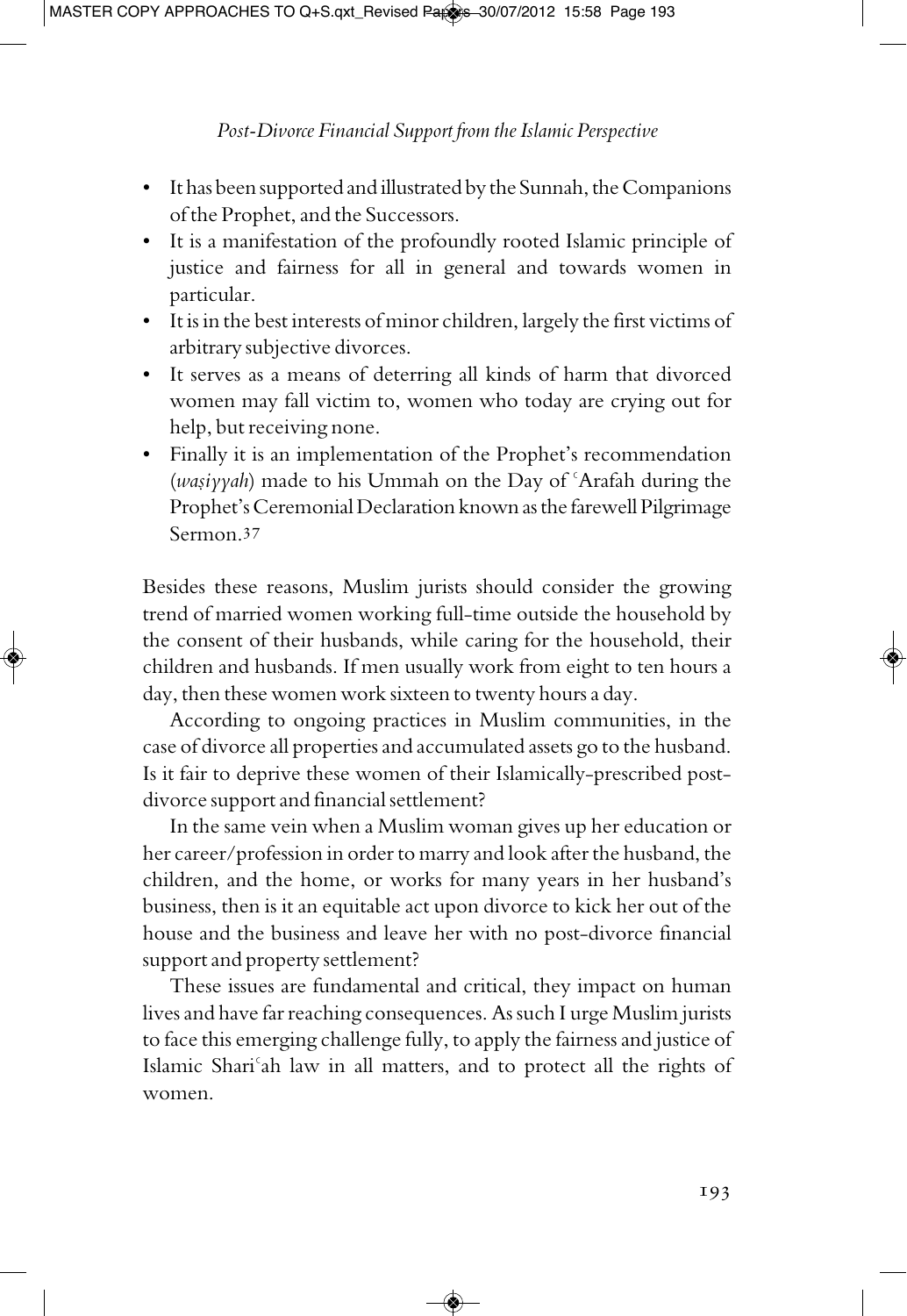## **REFERENCES**

- Ahmad, Muhammad Ibn, *Hāshiyat al-Dusūqī* 'Alā al Sharh al-Kabīr (Cairo, Egypt: Dār Ihyā' al-Kutub al-ʿArabiyyah, n.d.), vol. 2.
- Al-Asimi, Abd al-Rahman ibn Qasim, *Hāshiyāt al-Rawdh al-Murbi<sup>c</sup>, Sharh Zād al-Mustaqni¢*. 4th edn (n.d.), vol. 6. (The author completed this work on in Ramadan, 1400 AH in Riyadh).
- Al-¢Asqal¥nÏ, *Fat^ al-B¥rÏ ¢al¥ Sa^Ï^ al-Bukh¥rÏ*, *Book of Marriage* (Cairo: D¥r al-Rayy¥n li al-Turāth), vol. 9.
- Abu al-Fidā', Ibn Kathīr, *Tafsīr al-Qur'ān al-ʿAzīm*, 2<sup>nd</sup> edn. (Damascus: Dār al-Faybah, n.d.), vol. 1.
- Ibn Taymiyyah, Taqiyy al-Dīn, Majmū<sup>c</sup> al-Fatāwā (Madinah, Saudi Arabia: Majma<sup>c</sup> al-Malik Fahd li Țibāʿat al-Mușḥaf al-Sharīf, 1995), vol. 37.
- *Al-Maws‰¢ah al-Fiqhiyyah*, by Kuwaiti Ministry of al-Awqaf (Endowment), (Kuwait: Dhāt al-Salāsil Press, 1417 AH/1996), vol. 45.
- Al-N¥s, Ibn Sayyid, *¢Uy‰n al-®th¥r fÏ Fun‰n al-Magh¥zÏ wa al-Sham¥'il wa al-Siyar* (Beirut: Dār al-Agād al-Jadīdah, n.d.), vol. 1.
- Al-NawawÏ, Mu^iyy al-DÏn AbÏ Zakariyyah Ya^y¥ ibn Sharaf, *Minhaj al–Talibin: A Manual of Muhammadan Law According to the School of Shafii*, Translated by E. C. Howard from the French translation of L.W.C.Van Den Berg (London: W. Thacker & Co., 1914).
- Al-Qurțubī, Muḥammad ibn Aḥmad al-Anșārī, *Al-Jāmi<sup>ç</sup> li Aḥkām al-Qur'ān*, 3rd edn. (Beirut: Dār al-Kitāb al-ʿArabī, 1999), vol. 3.
- Al-Rāzī, Fakhr al-Dīn, *Tafsīr al-Kabīr* (Beirut: Dār al-Fikr, 1995), vol. 5.
- Rida, Rashid, *Tafsīr al-Manār* (Beirut: Dār al-Fikr, n.d.).
- Al-Sarkhașī, Shams al-Dīn, *Al-Mabsūt* (Beirut: Dār al-Ma<sup>c</sup>ārif, 1913), vol. 5.
- Shabun, Abdel Karim, *Shar^ Mudawwanah al-A^w¥l al-Shakh|iyyah al-Maghribiyyah* (Rabat: Maktabah al-Ma<sup>c</sup>ārif, 1987), vol. 1.
- Al-Țabarī, Muḥammad ibn Jarīr, *Jāmi<sup>ç</sup> al-Bayān <sup>c</sup>an Ta'wīl āy al-Qur'ān*, Ahmad Shakir, ed. (Beirut: Mu'assassat al-Risālah, 2000), vol. 2.
- Al-Wani, Nashwah, Mawsū<sup>c</sup>at *Ahkām al-Mar'ah al-Muslimah* (Damascus: Dār al-Maktabī, 2002), vol. 2.
- Al-ZamakhsharÏ, Ab‰ al-Q¥sim Ma^m‰d ibn ¢Umar, *Al-Kashsh¥f ¢an ¤aq¥'iq al-TanzÏl wa ¢Uy‰n al-Aq¥wÏl fÏ Wuj‰h al-Ta'wÏl* (Damascus: D¥ral-Fikr, n.d.), vol. 1.
- Al-Zuhayli, Wahbah, Al-Fiqh al-Islāmī wa Adillatuhu (Damascus: Dār al-Fikr, 1985), vol. 7.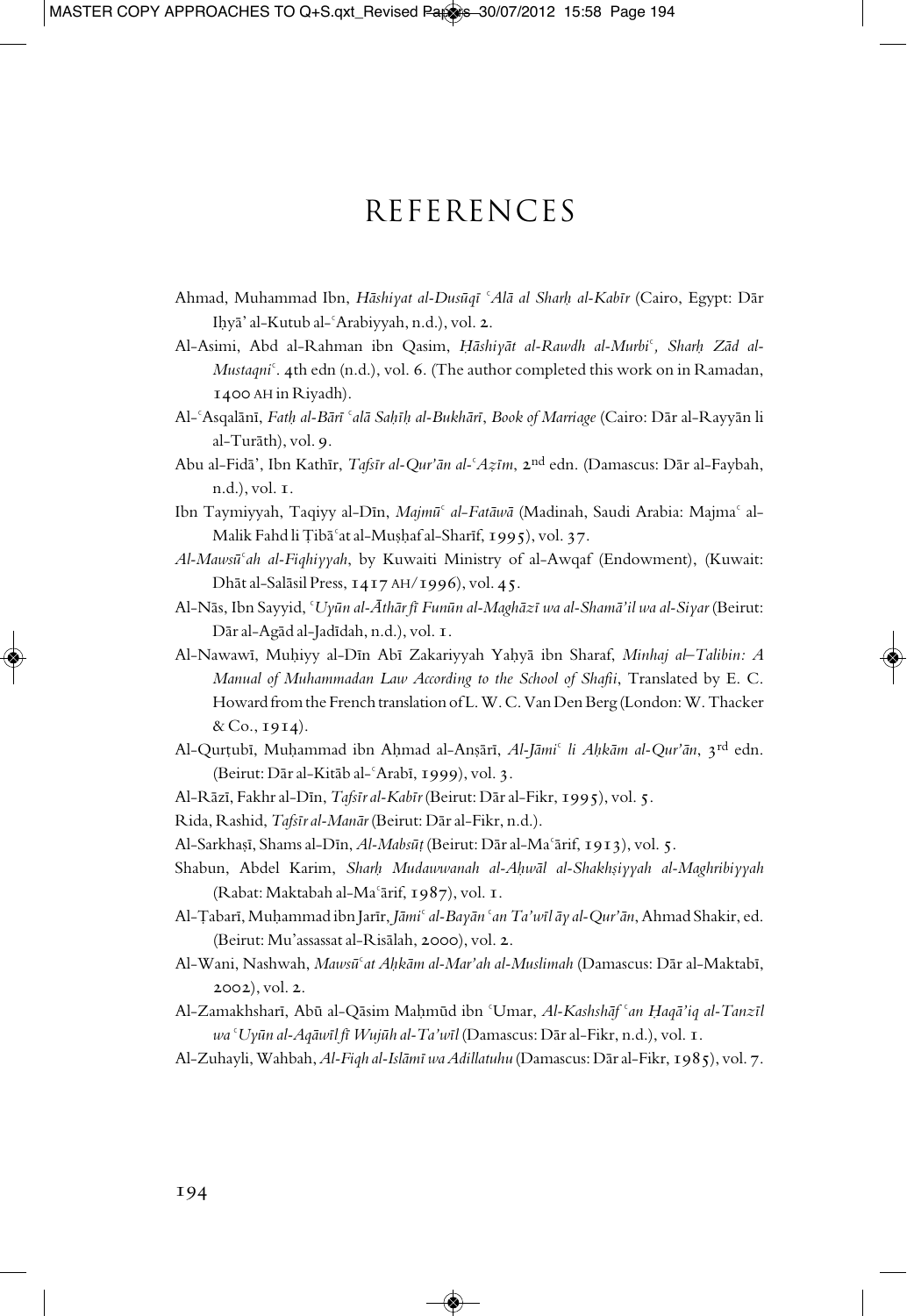## **NOTES**

- 1 Abdel Karim Shabun, *Shar^ Mudawwanah al-A^w¥l al-Shakh|iyyah al-Maghribiyyah* (Rabat, Morocco: Maktabath al-Ma'ārif: n.d.), vol. I.
- 2 Muhammad ibn Jarīr al-Țabarī, *Jāmi<sup>ç</sup> al-Bayān <sup>ç</sup>an Ta'wīl āy al-Qur'ān*, 1st edn., (Beirut, Lebanon: Resaalah Foundation, 1415 AH, 1994), vol. 2, pp.81-100. Also in al-Qurțubī, al-Jāmi<sup>ç</sup> li Ahkām al-Qur'ān, (Beirut, Lebanon: Dār Ihyā' al-Turāth al $f$ Arabī, 1405 AH, 1985), vol. 3, pp.196-208 and pp.227-229.
- 3 Muhammad ibn Jarīr al-Țabarī, *Jāmi<sup>ç</sup> al-Bayān <sup>c</sup>an Ta'wīl āy al-Qur'ān*, Ahmad Shakir, ed. (Beirut: Mu'assassat al-Risālah, 2000), vol. 2, pp.80-82.
- 4 Muhammad ibn Ahmad al-Anșārī al-Qurțubī, (d. 671 AH), *Al-Jām<sup>c</sup> li Ahkām al-Qur'ān* (Beirut: Dār al-Kitāb al-ʿArabī, 1387 AH/1967).
- 5 Muhammad ibn Ahmad al-Anșārī al-Qurțbī, *Al-Jāmi<sup>¢</sup> li Ahkām al-Qur'ān*, 3rd edn.  $(Beirut: Dār al-Kitāb al-'Arabī, 1999), vol. 3, pp.200-20I.$
- 6 Abū al-Fidā' Ismā<sup>c</sup>īl ibn Kathīr, (d. 774 АН), Tafsīr al-Qur'ān al-ʿAzīm (Damascus: Dār al-Faqīh, n.d.).
- 7 Fakhr al-Dīn al-Rāzī, (544-604 АН), *Tafsīr al-Kabīr* (Beirut: Dār al-Fikr, 1415 АН, 1995), vol. 3, pp.146 and 174.
- 8 *Ibid*, vol. 5, pp.150-151.
- 9 Abū al-Qāsim Maḥmūd ibn 'Umar al-Zamakhsharī, (467-538 AH).
- 10 Abū al-Qāsim Mahmūd ibn <sup>€</sup>Umar al-Zamakhsharī, *Al-Kashshāf <sup>€</sup>an Haqā'iq al-TanzÏl wa ¢Uy‰n al-Aq¥wÏl fÏ Wuj‰h al-Ta'wÏl* (Beirut: D¥r al-Fikr, n.d.), vol. 1, p.337.
- 11 Rashid Rida wasa Syrian-Egyptian jurist, 1865-1935.
- 12 Rashid Rida, *Tafsīr al-Manār* (Beirut: Dār al-Fikr, 1947), vol. 2, pp.430-431.
- 13 See translation of (2:236) in Abdullah Yusuf Ali's and King Fahad's translations, among others.
- 14 Ibn Sayyid al-N¥s, *¢Uy‰n al-®th¥r fÏ Fun‰n al-Magh¥zÏ wa al-Sham¥'il wa al-Siyar*, (Beirut: Dār al-Agād al-Jadīdah, n.d.), vol. 1, p.389.
- 15 Ibid.
- 16 See al-Qurțubī, *Al-Jāmi<sup>c</sup> li Aḥkām al-Qur'ān*, vol. 3, pp.201-203.
- 17 Imam Abū Ḥanīfah, d. 150 лн.
- 18 Imam al-Shafi 'i, born on the day Imam Abū Hanīfah passed away.
- 19 Imam Abū Ḥanīfah (al-N°umān ibn Thābit), 80-148 or 150 AH.
- 20 See al-Mawsū<sup>c</sup>ah al-Fiqhiyyah, by Kuwaiti Ministry of Endowment, 1st ed. (Kuwait: Dār al-Safwah Press,  $1417$  AH  $/$  1996), vol. 36, pp.94-95.
- 21 Shams al-Dīn al-Sarkhașī, *Al-Mabsūt* (Beirut: Dār al-Ma<sup>c</sup>ārif, 1913), vol. 5, p.62.